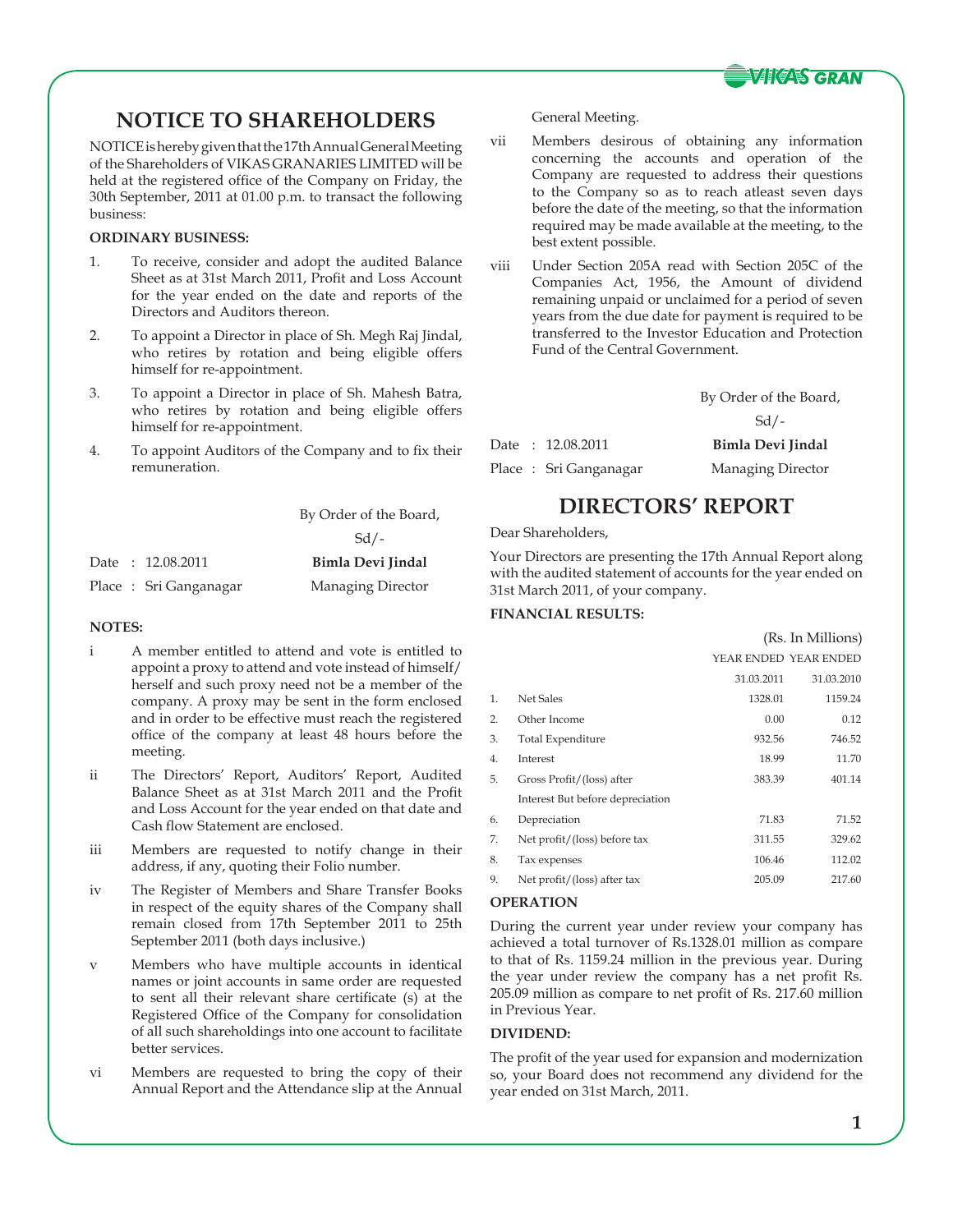

### **DEPOSITS:**

The company has not accepted any deposits. Therefore, the provisions of section 58A of the Companies Act, 1956 are not applicable.

### **DIRECTORS;**

Mr. Megh Raj Jindal and Mr. Mahesh Batra, who retire by rotation in accordance with the provisions of the companies Act, 1956, and being eligible, offer themselves for reappointment.

### **AUDITORS:**

Your Auditors' report being self explanatory, and therefore does not call for any further comments or explanations by the Board of directors.

M/s. S.Prakash Aggarwal & Co., Sriganganagar, Statutory Auditors of the Company, retires at the forthcoming Annual General Meeting and being eligible, offer themselves for reappointment. A certificate from the auditors to the effect that their re-appointment, if made, will be within the limits prescribed under Section 224 (1B) of the Companies Act, 1956, has been received.

### **FIXED DEPOSITS**

During the year under review, your Company has neither invited nor accepted any fixed deposits from the public or its employees within the meaning of section 58A of the Companies Act, 1956 and Rules made there under.

### **RELATES PARTY TRANSACTIONS**

Related party transactions have been disclosed in the notes to the accounts.

### **PARTICULARS OF TRANSACTIONS**

There are no employees in the Company whose particulars are required to be given under Section 217(2A) of the Companies Act, 1956 read with the Companies (Particulars of Employees) Rules, 1975, as amended from time to time.

### **CONSERVATION OF ENERGY**

The information on Conservation of Energy required under Section 217(I)(e) of the Companies Act, 1956 read with Rule 2 of the Companies (Disclosure of Particulars in the Report of Board of Directors) Rules, 1988 is provided in page 3 of the annual report.

### **FOREIGN EXCHANGE EARNING AND OUTGOINGS**

There is no foreign exchange earnings and outgoings during the year.

## **DIRECTOR'S RESPONSIBILITY STATEMENT:**

Your directors state that the audited accounts containing financial statement for 2010-11 are in full conformity with the requirements of the Companies Act and are audited by its statutory auditors. Your directors further state that: -

- a. In the preparation of the annual accounts, the applicable accounting standards have been followed:
- b. The appropriate accounting policies have been selected and applied consistently and judgements

and estimates that are reasonable and prudent have been made so as to give a true and fair view of the state of affairs of the company as at March 31, 2011.

- c The proper and sufficient care has been taken for the maintenance of adequate accounting records in accordance with the provisions of the Companies Act.1956, for safeguarding the assets of the Company and for preventing and detecting fraud and other irregularities: and
- d The annual accounts have been prepared on a going concern basis.

### **INDUSTRIAL RELATIONS**

The relations with employees at all levels have been cordial throughout the year. The Company has no employee drawing remuneration above the limit mentioned 217(2A) of the Companies Act, 1956 and accordingly no statement is annexed.

### **CORPORATE GOVERNANCE:**

As per clause 49 of the Listing Agreement with the Stock Exchanges, a separate section on Corporate Governance together with a certificate from the Company's Auditors confirming compliance thereto is set out in the Annexure forming part of this report.

Your management has taken appropriate steps to ensure that all mandatory provisions of Corporate Governance as prescribed under the amended listing Agreement with the Stock Exchanges are complied with.

### **APPRECIATION**

Your Board appreciates the commitment and contribution made by all its employees and support given by its shareholders, distributors, suppliers, bankers and all other business associates during the year.

Your involvement as shareholders is greatly valued. Your Directors look forward to your continuing support.

By Order of the Board,

Sd/-

|  | Date : 12.08.2011      | <b>Bimla Devi Jindal</b> |
|--|------------------------|--------------------------|
|  | Place : Sri Ganganagar | Managing Director        |

## **ANNEXURE TO THE DIRECTORS' REPORT**

### **TECHNOLOGY ABSORPTION AND RESEARCH AND DEVELOPMENT**

Company's own in house development and analytical lab continuosly works on upgradation and modification of the present products to meet the requirements of the international market. Apart from this, no new technology was absorbed or adopted by the company during the year.

### **A. Conservation of Energy:-**

 As a part of ongoing energy saving programme your company has engaged an efficient team to examine

**2**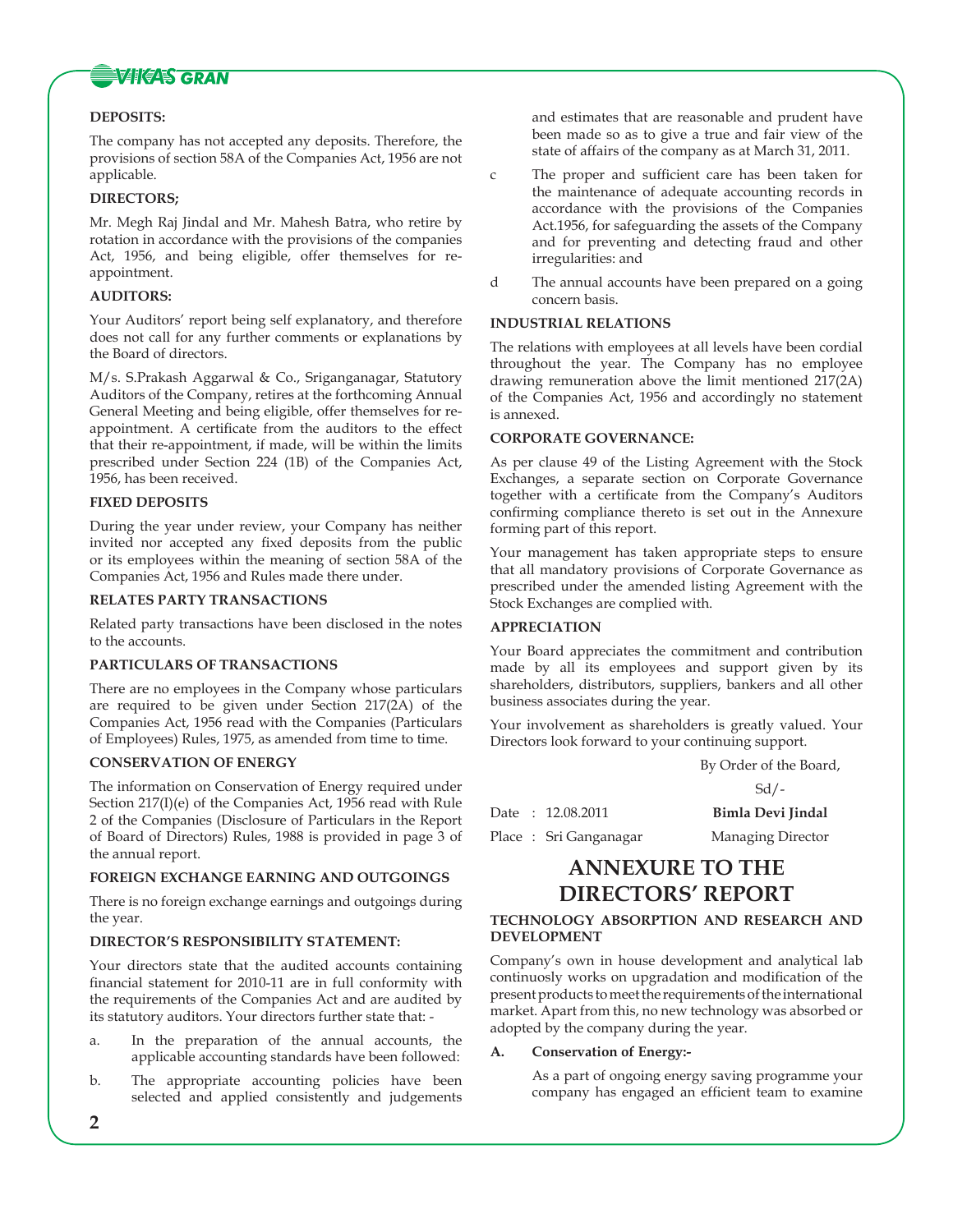

the possibility of energy conservation at all operation levels, especially on higher load machines. Sincere efforts are being made to improve the power factor and reduce the overall energy consumption.

 The company has taken the following steps towards energy conservation:-

- (1) Frequent checking of the capacitors.
- (2) Replacement of high power factor electric motors.
- (3) Timely greasing of the bearings of all the heavy machines.
- (4) Installation of servo stabilizer to boost the voltage.

By Order of the Board,

### Sd/-

|  | Date: 12.08.2011       | Bimla Devi Jindal |
|--|------------------------|-------------------|
|  | Place : Sri Ganganagar | Managing Director |

# **CORPORATE GOVERNANCE**

### **Company's philosophy on code of Corporate Governance**

The Company's Philosophy on Code of Corporate Governance as adopted by the company is as under:

- Ensure that the quantity, quality and frequency of financial and managerial information, which management shares with the Board, fully places the board members in control of the company affairs;
- ensure that the Board exercise its fiduciary responsibilities towards shareholders and creditors, thereby ensuring high accountability;
- ensure that decision-making is transparent and documentary evidence is traceable through the minutes of the meetings of the Board/Committee thereof;
- the board, the employees and all concerned are fully committed towards maximizing long-term value to the shareholders and the company;
- ensure that the core values of the company are protected, and;
- ensure that the company upgrades itself from time to time to be at par with any other world class company in Guar Gum Polymers (GGP) Sector.

### **1. Board of Directors: -**

a. Composition

 As on the year ended 31st March 2011, the Board of Director consists of 6 members including 3 independent directors.

b. Attendance of each director upto 31st March, 2011 at the Board meetings and at last Annual General Meeting:

| Name of the Director   | Category                    | Attendance Particulars |          |  |
|------------------------|-----------------------------|------------------------|----------|--|
|                        |                             | Board meetings         | Last AGM |  |
| Mrs. Bimla Devi Jindal | Managing Director           | 12                     | Yes      |  |
| Mr.B.D.Agarwal         | Director                    | 10                     | Yes      |  |
| Mr. Megh Raj Jindal    | Director                    | 10                     | Yes      |  |
| Mr. Ravi Sharma        | Independent Director        | 6                      | Yes      |  |
| Mr. Mahesh Batra       | <b>Independent Director</b> | 7                      | Yes      |  |
| Mr. Rakesh Jindal      | Independent Director        | 6                      | No       |  |

- c. None of the directors of the company holds membership of more then 10 board committees or hold chairmanship of more then 5 board committees.
- d. The company has held 12 Board Meetings during the year. The meetings were held on 05.04.2010, 28.05.2010, 08.06.2010, 29.06.2010, 14.08.2010, 30.08.2010, 30.09.2010, 14.11.2010, 29.12.2010, 03.02.2011, 14.02.2011 and 31.03.2011.
- e. No payments were made during the year to Non Executive Directors towards sitting fees.

### **2. Share transfer and Investors Grievance Committee:-**

The Company has constituted the Share transfer and Investors grievance committee comprising of Shri Mahesh Batra, Smt. Bimla Devi Jindal & Ravi Sharma.

- (a) Name of the Non-Executive Director heading the Committee: Sh. Mahesh Batra
- (b) Name and Designation of Compliance officer: Smt. Ruta Desai (Company Secretary)

3. The company's shares are traded in dematrialised form at all Stock Exchanges where it is listed. To expedite the transfer in physical mode, share transfer committee has been delegated with necessary powers.

### **4. Audit Committee:-**

The Audit committee comprises of three directors viz. Sh. Ravi Sharma, Mahesh Batra and Smt. Bimla Devi Jindal.

The constitution of Audit committee also meets with the requirements under Section 292 A of the companies Act, 1956.

The terms of reference stipulated by the Board to the Audit committee are, as contained under Clause 49 of the listing Agreement, as follows:

- (a) To investigate any activity within its terms of reference.
- (b) To seek information from any employee.
- (c) To obtain outside legal or other professional advice.
- (d) To secure attendance of outsiders with relevant expertise, if it considers necessary.
- (e) Oversight of the company's financial reporting process and the disclosure of its financial information to ensure that the financial statement is correct, sufficient and credible.
- (f) Recommending the appointment and removal of external auditor and fixation of audit fee.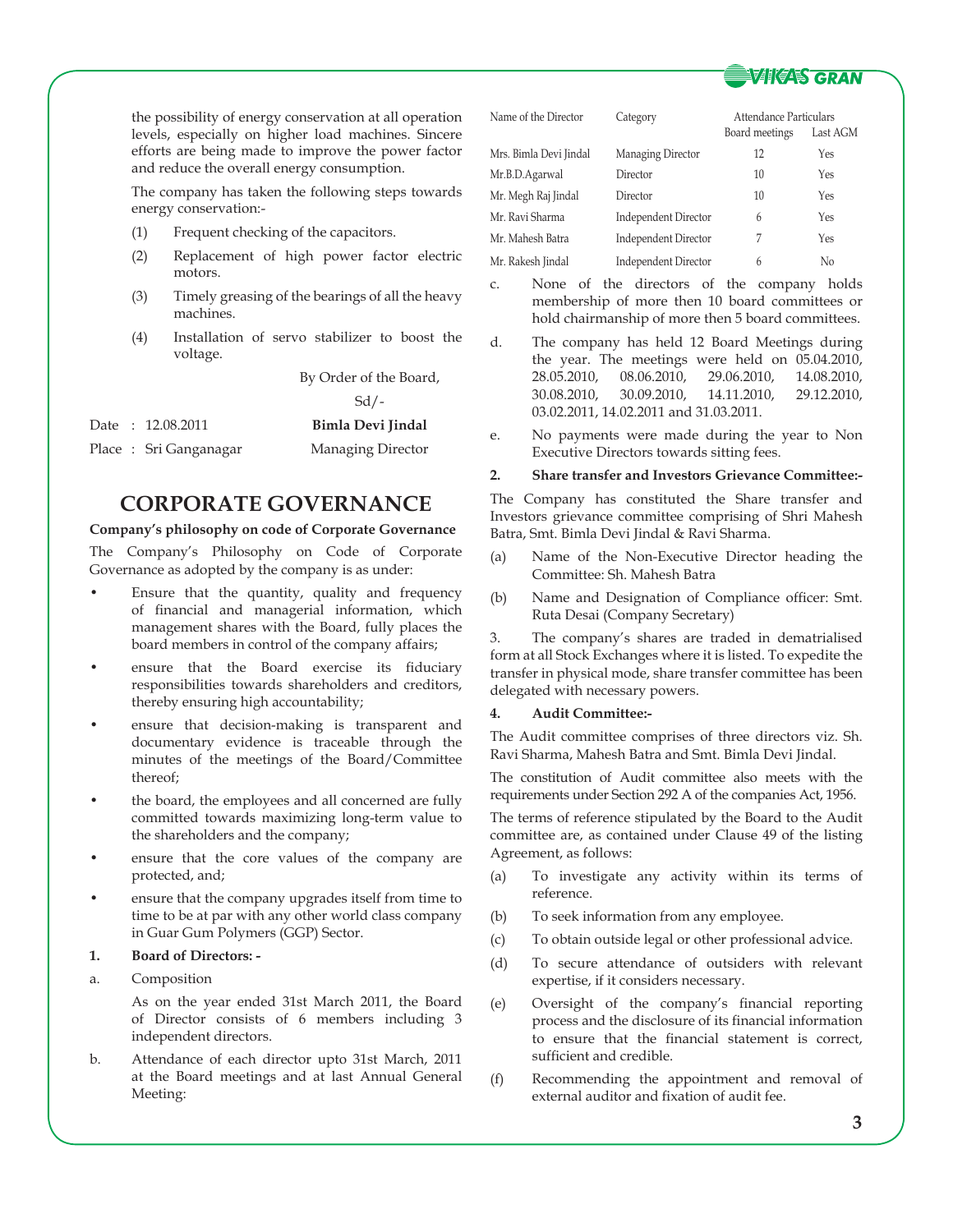## **WIKAS GRAN**

- (g) Reviewing with management the annual financial statements before submission to the Board, focusing primarily on:
	- 1. Any change in accounting policies and practices.
	- 2. Major accounting entries based on exercise of prudence judgment byManagement.

During the year, the Committee has met four times. The meetings were held on 28th May 2010, 14th July 2010, 14th November 2010 and 14th February 2011.All the committee members were present at all the meetings.

### **5. Remuneration Committee**

The Remuneration of the directors is decided by the board of directors subject to the shareholders' approval, therefore the company has not constituted remuneration committee.

The remuneration given to Managing Director and Executive director in the f.y.2010-11 is as under:

**Name Designation Total Remuneration**

**Mrs. Bimla Devi Jindal Managing Director NIL**

### **6. General Body Meetings**

The last three Annual General Meetings of the company were held as under:

| Year      | Location           | Date             | Time         |
|-----------|--------------------|------------------|--------------|
| 2007-2008 | Hisar Road, Siwani | 12th Aug., 2008  | 10.00 a.m.   |
| 2008-2009 | Hisar Road, Siwani | 30th Sept., 2009 | $01.00$ p.m. |
| 2009-2010 | Hisar Road, Siwani | 28th Sept., 2010 | $01.00$ p.m. |

### **7. Means of Communication**

- (a) Half-Yearly results: As the results of the company are published in the Newspapers.
- (b) Quarterly results: Quarterly results are published in Western Times, English and Gujarati edition and Financial Express.
- (c) Website: www. vikasgranaries.in
- (d) Shareholder's information section forms part of the Annual Report.
- (e) There is no separate annexure in addition to Directors' report on Management's discussion and Analysis except incorporated in the Directors report itself.
- 8. No banker or Financial Institutions have direct or indirect role in appointment of the Directors of the Company.

#### **9. Disclosures**

- (a) Disclosures on materially significant related party transactions i.e. transactions of the company of material nature, with its promoters, the directors or the management, their subsidiaries or relatives, etc. that may have potential conflict with the interests of the company at large.- None
- (b) Details of non-compliance by the Company, penalties, strictures imposed on the Company by Stock Exchanges or SEBI, on any matter related to capital markets, during the last three years: - None

10. A separated section on Corporate Governance forms part of the Annual Report and a Certificate from Statutory Auditors confirming the compliance of the conditions, forms the part of this report.

### **11. General Share holders' Information**

| 1. | <b>Annual General Meeting</b>                                             |                                                             |
|----|---------------------------------------------------------------------------|-------------------------------------------------------------|
|    | Date And Time                                                             | : 30th September, 2011 at<br>01.00 p.m                      |
|    | Venue                                                                     | : Hisar Road, Siwani<br>(Harayana)                          |
| 2. | Book closure date                                                         | : 17th Sept., 2011 to 25th<br>Sept., 2011                   |
| 3. | Dividend payment date:                                                    | N.A                                                         |
| 4. | Registered Office                                                         | : Hisar Road, Siwani<br>(Harayana)                          |
| 5. | a. Equity shares Listed : 1. The Stock Exchange,<br>on stock Exchanges at | Mumbai, (Code No.<br>531518)                                |
|    |                                                                           | : 2. The Jaipur Stock<br>Exchange, Jaipur (code<br>No. 767) |
|    | b. Demat ISIN Numbers: ISIN 767B01014<br>in NSDL & CDSL                   |                                                             |

6. Stock Market Date on BSE (in Rs. / per Share):

|  |  |  |  |  |  | Apr. May Jun. July Aug. Sept Oct Nov. Dec. Jan. Feb. Mar.<br>10 10 10 10 10 10 10 10 11 11 11 |
|--|--|--|--|--|--|-----------------------------------------------------------------------------------------------|
|  |  |  |  |  |  | High 37.85 35.00 31.00 30.00 33.10 28.95 27.80 28.30 22.50 25.25 19.00 20.20                  |
|  |  |  |  |  |  | Low 27.55 27.00 26.65 26.25 26.00 23.10 23.40 18.60 18.00 17.45 16.40 15.50                   |

- 7. Registrar and Transfer Agents Link Intime India Pvt. Limited. A-40, 2nd Floor, Naraina Industrial Area, Phase – II, Near Batra Banquet Hall, New Delhi - 110028
- 8. Distribution of shareholding Pattern as on 31st March 2011

|                | S.No. No. of Equity Share holders |      | No. of        | % of Share |
|----------------|-----------------------------------|------|---------------|------------|
|                | Shares held                       | Nos. | <b>Shares</b> | holding    |
|                | Upto-5000                         | 4762 | 9246180       | 5.103      |
| $\overline{2}$ | 5001-10000                        | 668  | 5723480       | 3.159      |
| 3              | 10001-20000                       | 387  | 6108270       | 3.371      |
| 4              | 20001-30000                       | 169  | 4386230       | 2.421      |
| 5              | 30001-40000                       | 67   | 2373900       | 1.31       |
| 6              | 40001-50000                       | 77   | 3661070       | 2.021      |
|                | 50001-100000                      | 86   | 6310030       | 3.483      |
| 8              | 100001 & above                    | 100  | 143365840     | 79.131     |
|                | TOTAL                             | 6316 | 181175000     | 99.999     |

Shareholding pattern as on 31st March 2011

| Category                            | Nos. of shares held | % to Total |
|-------------------------------------|---------------------|------------|
| Promoters                           | 99000               | 5.64433    |
| Financial Institutions /            |                     |            |
| Nationalized Banks & Mutual Fund    | 0.00                | 0.00       |
| Non-Resident Individuals/OCBs/Fll's |                     | 306257     |
| 1.690393                            |                     |            |
| <b>Bodies Corporate</b>             | 1077648             | 5.948105   |
| Resident Individuals                | 15743595            | 86.89717   |
| TOTAL.                              | 18117500            | 100        |

**4**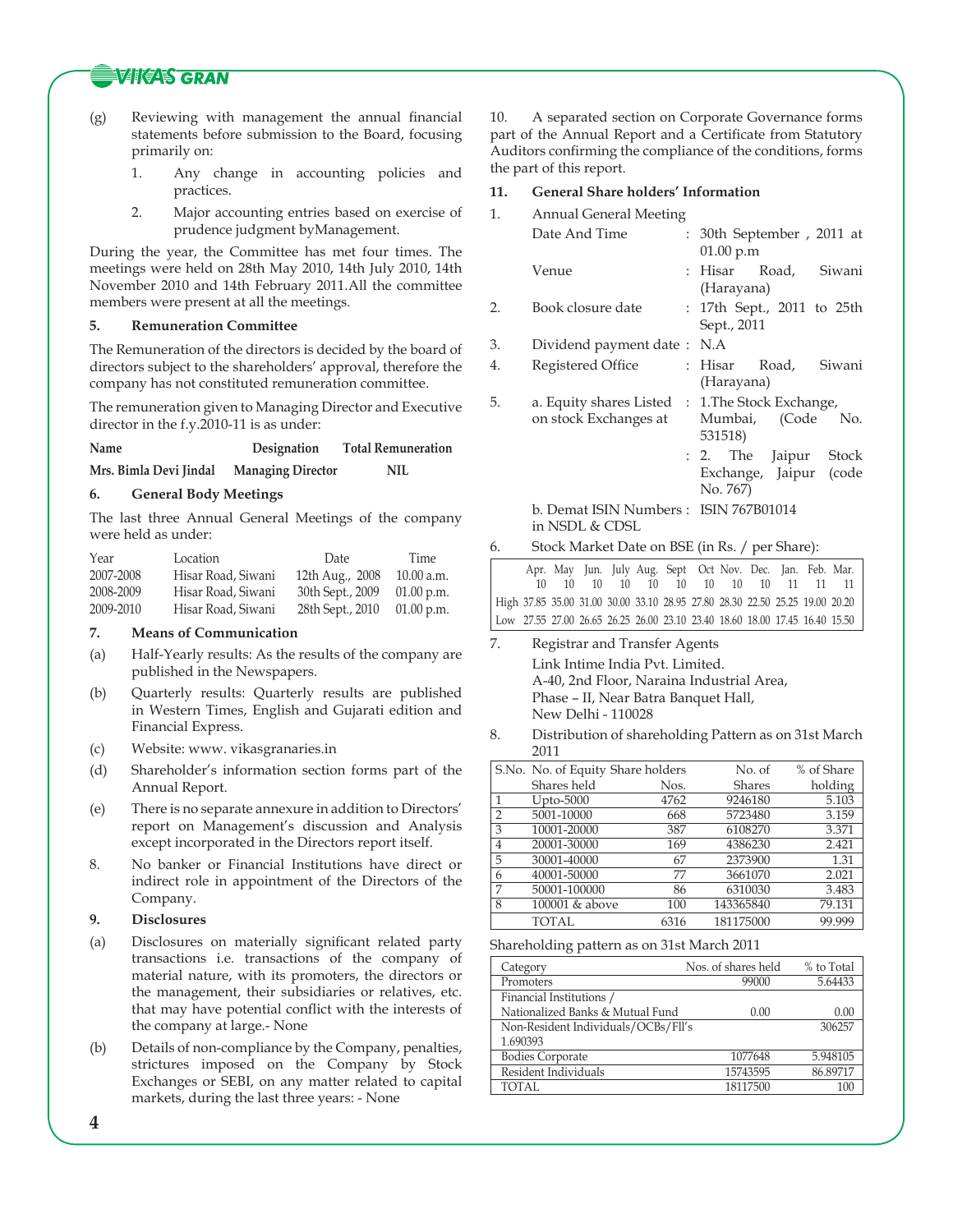

 $C<sub>d</sub>/$ 

- 9. Dematerialisation of Share: Approximately 95.00% of the equity shares have been dematerialized upto 30th June 2010.
- 10. Outstanding GDRs/ ADRs/ Warrants or any convertible : The company has not issued any GDRs/ ADRs/Warrants instruments, conversion date and likely impact on equity of any convertible instrument.
- 11. Buy Back of shares : The Company has no plan to buyback its equity shares.
- 12. Plant location : 229, G.I.D.C., Chandisar ( B.K.) 385510. Gujarat
- 13. Address for Correspondence : Hisar Road ,Siwani (Harayana)
- **14. Certification under Clause 49 (I) (D) of the Listing Agreement**

All the Board Members and Senior Management personnel have affirmed compliance with the Codes of Conduct for Vikas Granaries Limited for the financial year ended 31st March, 2011.

### For **VIKAS GRANARIES LIMITED**

|  |                       | $Sd/$ -             |
|--|-----------------------|---------------------|
|  | Date: 12.08.2011      | (Bimla Devi Jindal) |
|  | Place: Sri Ganganagar | Managing Director   |

**15. Statement of Disclosure by Audit Committee to the Shareholders**

To,

The Shareholders of **Vikas Granaries Limited**

In terms of Clause 49 of the Listing Agreement regarding Corporate Governance, we the members of the Audit Committee disclose in respect of the Financial Year 2010- 2011 that:

- 1) the Audit Committee has reviewed the Audited Financial Statement of the Company and held discussion on the quality of the accounting principles as applied and significant judgments affecting Company's financial statements;
- 2) the Audit Committee has discussed the quality of those principles as applied and judgments referred on (1) above under the circumstances;
- 3) the Chairman of the Audit Committee and its members after initial discussion amongst themselves, invited the Chairman and Executive Directors of the Company along with the Internal Auditor to discuss

the various issues related to Audited Financial Statements of the Company. The Members of the Audit Committee discussed with the Management on the various issues pertaining to the Audited Financial Statements;

4) the Audit Committee, in reliance on the review and discussion conducted with Management in (1), (2) and (3) above, believed that the Company's financial statements are fairly presented in conformity with the generally accepted accounting principles in all material respects.

> For and on Behalf of Audit Committee of For **VIKAS GRANARIES LIMITED**

|  |                        | $\mathcal{U}$             |
|--|------------------------|---------------------------|
|  | Date : 12.08.2011      | Ravi Sharma               |
|  | Place : Sri Ganganagar | Chairman, Audit Committee |
|  |                        |                           |

### **AUDITOR'S CERTIFICATE**

### To The Members of **VIKAS GRANARIES LIMITED**

We have examined the report of Corporate Governance presented by the Board of Directors of VIKAS GRANARIES LIMITED for the year ended on 31st March, 2011 as stipulated in clause 49 of the listing agreement of the company with the Stock Exchanges.

The Compliance of conditions of corporate governance is the responsibility of the management. Our examination was limited to procedures and implementation thereof, adopted by the company for ensuring the compliance of the conditions of the corporate governance. It is neither an audit nor an expression of opinion on the Financial Statements of the company.

In our opinion and according to the information and explanations given to us, the Company has complied with the conditions of corporate governance, to the extent applicable and as stipulated in the aforesaid listing agreement.

We state that no investor grievance is pending for a period exceeding one month against the company as per records maintained by the Shareholders' Grievance Committee.

We further state that such compliance is neither any assurance as to future viability of the company nor the efficiency or effectiveness with which the management has conducted the affairs of the company.

> For **S. Prakash Aggarwal & Co** Chartered Accountants

|  |                       | $\sim$              |
|--|-----------------------|---------------------|
|  | Place : Sriganganagar | Proprietor          |
|  | Date: 12.08.2011      | Membership No.74813 |

 $CA/$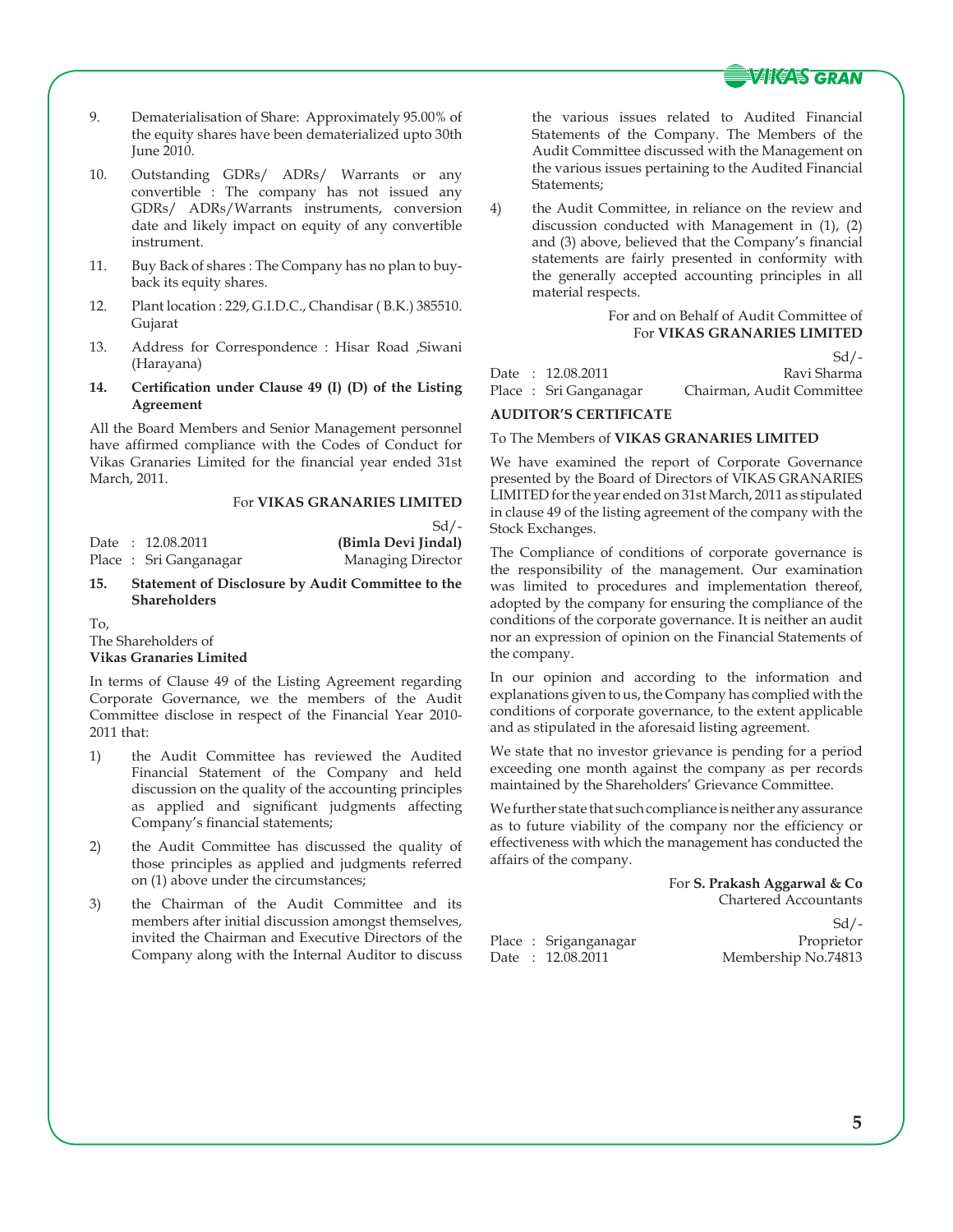

**Regd. Office:** RAILWAY ROAD, SIWANI, HARYANA – 127 046

**Corporate Office:** B-86/87, Udyog Vihar RIICO Industrial Area, Sri Ganganagar (Rajasthan) Tel: 0154-2494319, Fax: 0154-2494361, Email:ravinderkguptacs@vikaswspltd.in

12th August 2011

## **Sub: Green Initiative in the Corporate Governance**

Dear Shareholder,

The Ministry of Corporate Affairs has taken a "Green Initiative in the Corporate Governance" by allowing paperless compliances by the Companies and has issued circular no. 17/2011 dated 21.04.2011 and circular no. 18/2011 dated 29.04.2011 allowing service of documents to shareholders through electronic mode by the Companies.

Your Company also proposes to send documents like the Notice of Annual General Meeting, Audited Financial Statements, Directors' Report, Auditors' Report etc. for the year ended March 31, 2011 and onwards, in the electronic mode, to the email address provided by you and made available to us by the Depositories.

In view of above, shareholders are requested to register their e-mail address with the Company by sending a request on or before 31st August 2011 either to the registered office of the Company or at e-mail address office@vikasgranaries.in quoting full details of your DP ID, Client ID and name of first/sole holder or with the concerned depository. You are also requested to keep your email address updated with the Company or concerned depository from time to time. Any shareholder who has not registered e-mail address, the service of documents will be affected by modes of service as provided under section 53 of the Companies Act, 1956.

In case you wish to continue receiving the above documents in physical form, please inform us on or before 31st Aug 2011 by sending your request either to the registered office of the Company or at e-mail address office@vikasgranaries.in quoting full details of your DP ID, Client ID and name of first/sole holder.

Please note that you will be entitled to be furnished, free of cost, with a copy of the Balance Sheet of the Company and all other documents required by Law to be attached thereto including Profit and Loss Account and Auditors' Report etc. in physical form, upon receipt of a requisition, any time, from you as a Member of the Company. This request for a physical copy may please be sent either to the registered office of the company or at the email id office@vikasgranaries.in, quoting full details of your Folio No./DP ID, Client ID and name of first/sole holder.

The above referred documents will also be available on the website of the Company at www.vikasgranaries.in from time to time. The copies of the documents as required under section 219 of the Companies Act, 1956 will also be available for inspection at the registered office of the Company during office hours.

We are sure, that you would appreciate this initiative of Ministry of Corporate Affairs and will whole-heartedly support the same.

Thanking you,

Yours faithfully, For Vikas Granaries Limited  $Sd$  /-(Sonia Sehgal) Company Secretary)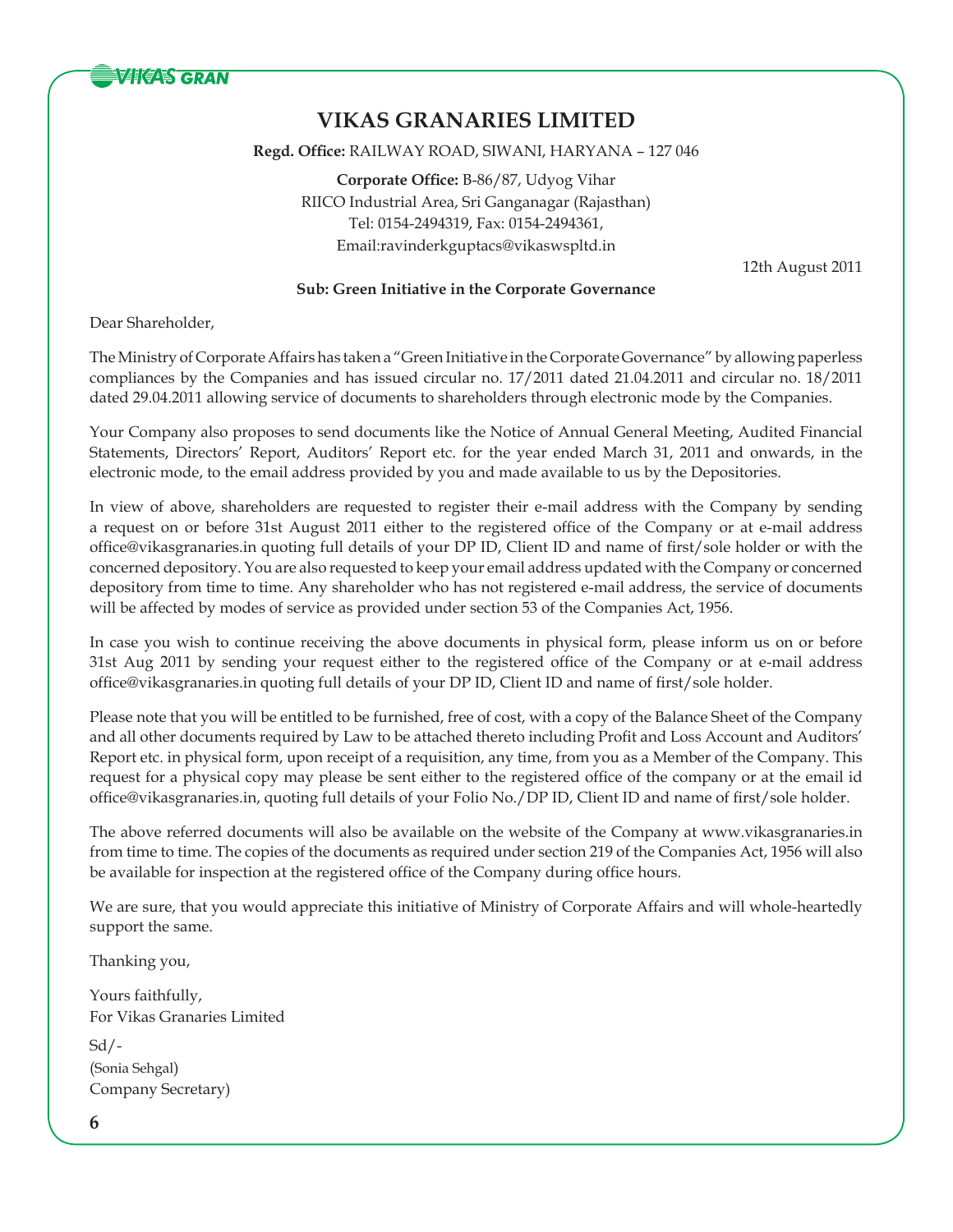

# **Auditor' Report**

To

The Members of Vikas Granaries Limited (formerly known as Adarsh Derivatives Limited)

- 1. We have audited the attached Balance Sheet of Vikas Granaries Limited, (the 'Company') as at March 31, 2011, and also the Profit and Loss Account and the Cash Flow Statement for the year ended on that date annexed thereto (collectively referred as the 'financial statements'). These financial statements are the responsibility of the Company's management. Our responsibility is to express an opinion on these financial statements based on our audit.
- 2. We conducted our audit in accordance with the auditing standards generally accepted in India. Those Standards require that we plan and perform the audit to obtain reasonable assurance about whether the financial statements are free of material misstatement. An audit includes examining, on a test basis, evidence supporting the amounts and disclosures in the financial statements. An audit also includes assessing the accounting principles used and significant estimates made by management, as well as evaluating the overall financial statement presentation. We believe that our audit provides a reasonable basis for our opinion.
- 3. As required by the Companies (Auditor's Report) Order, 2003 (the 'Order') (as amended), issued by the Central Government of India in terms of sub-section (4A) of section 227 of the Companies Act, 1956 (the 'Act'), we enclose in the Annexure a statement on the matters specified in paragraphs 4 and 5 of the order
- 4. Further to our comments in the Annexure referred to above, we report that:
	- a. We have obtained all the information and explanations, which to the best of our knowledge and belief were necessary for the purposes of our audit;
	- b. In our opinion, proper books of account as required by law have been kept by the Company so far as appears from our examination of those books
	- c. The financial statements dealt with by this report are in agreement with the books of account;
	- d. On the basis of written representations received from the directors, as on March 31, 2011 and taken on record by the Board of Directors, we report that none of the directors is disqualified as on March 31, 2011 from being appointed as a director in terms of clause (g) of sub-section (1) of section 274 of the Act;
- e. In our opinion and to the best of our information and according to the explanations given to us, the financial statements dealt with by this report comply with the accounting standards referred to in sub-section (3C) of section 211 of the Act and the Rules framed there under and give the information required by the Act, in the manner so required and give a true and fair view in conformity with the accounting principles generally accepted in India, in the case of:
	- i) the Balance Sheet, of the state of affairs of the Company as at March 31, 2011;
	- ii) the Profit and Loss Account, of the profit for the year ended on that date; and
	- iii) the Cash Flow Statement, of the cash flows for the year ended on that date;

for **S. Prakash Aggarwal & Co** Chartered Accountants  $Sd$  /by S.P. Aggarwal Place : Sriganganagar Proprietor Date : May 30, 2011 Membership No. 74813

### **Annexure to the Auditors' report of the even date to the members of Vikas Granaries Limited on the financial statements for the year ended March 31, 2011**

Based on the audit procedures performed for the purpose of reporting a true and fair view on the financial statements of the Company and taking into consideration the information and explanations given to us and the books of account and other records examined by us in the normal course of audit, we report that

- (i) a) The Company is maintaining proper records showing full particulars, including quantitative details and situation of fixed assets.
	- b) A significant portion of the fixed assets has been physically verified & certified by the management during the year. In our opinion, the frequency of verification of the fixed assets is reasonable having regards to the size of the Company and nature of its assets. The material discrepancies noticed have been properly dealt with in the books of account.
	- c) In our opinion, a substantial part of fixed assets have not been disposed off during the year.
- (ii) a) The inventory has been physically verified and certified during the year by the management. In our opinion, the frequency of verification is reasonable.
	- b) The procedures of physical verification of inventory followed by the management are reasonable and adequate in relation to the size of the Company and the nature of its business.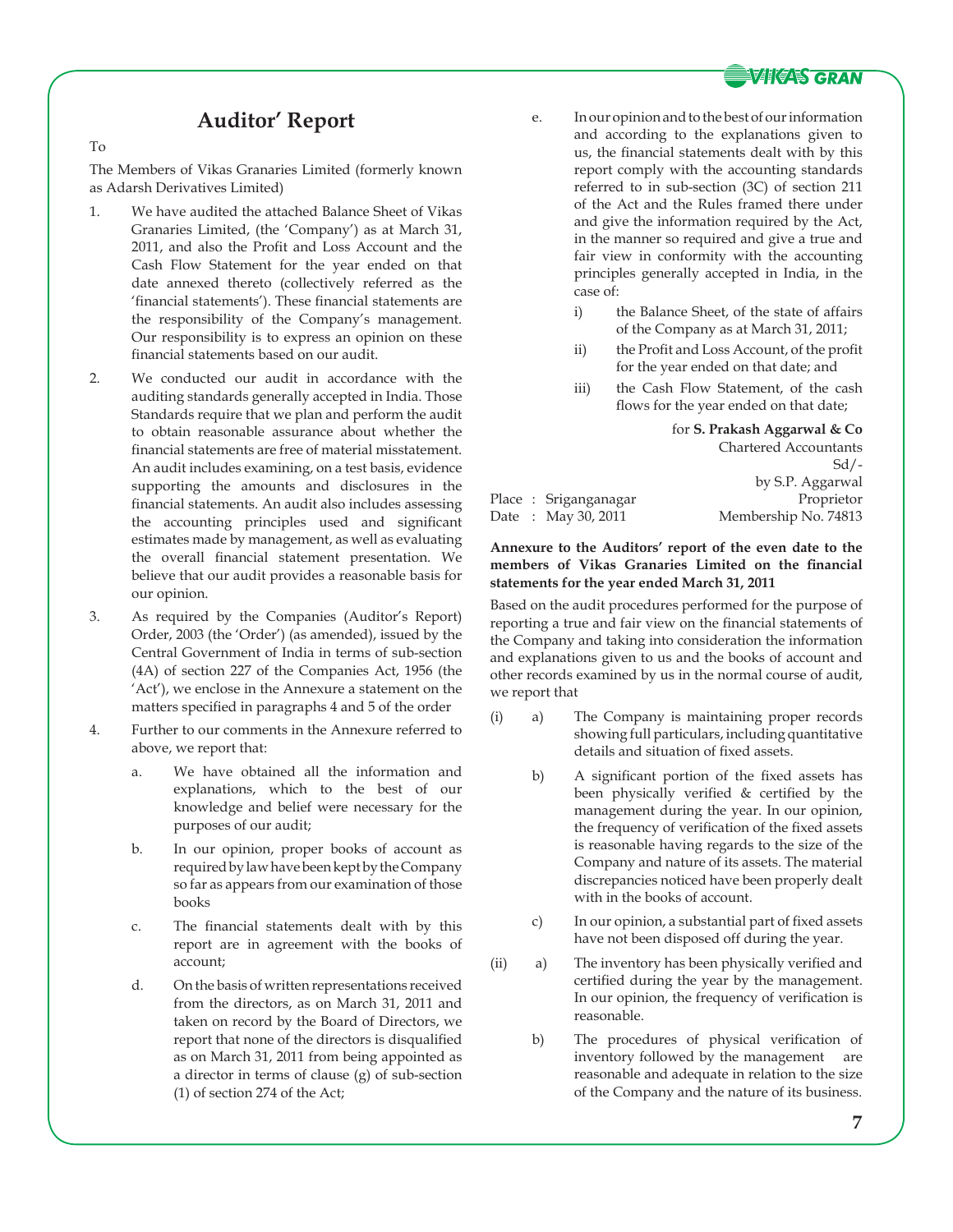## **VIKAS GRAN**

- c) The Company is maintaining proper records of inventory and no material discrepancies were noticed on physical verification.
- (iii) The Company has not granted any loan, secured or unsecured to companies, firms or other parties covered in the register maintained under section 301 of the Act. Accordingly, the provisions of clauses 4(iii)(b) to (d) of the Order are not applicable.
- (iv) In our opinion, there is an adequate internal control system commensurate with the size of the Company and the nature of its business for the purchase of inventory and fixed assets and for the sale of goods. The Company is not providing any services.
- (v) (a) In our opinion, the particulars of all contracts or arrangements that need to be entered into the register maintained under section 301 of the Act have been so entered.
	- (b) In our opinion, the transactions made in pursuance of such contracts or arrangements and exceeding the value of rupees five lakhs in respect of any party during the year have been made at prices which are reasonable having regard to prevailing market prices at the relevant time.
- (vi) The Company has not accepted any deposits from the public within the meaning of sections 58A and 58AA of the Act and the Companies (Acceptance of Deposits) Rules, 1975. Accordingly, the provisions of clause 4(vi) of the Order are not applicable.
- (vii) The Company has an internal audit system, commensurate with the size of the company and the nature of its business with regard to purchase of inventory, fixed assets and for sale of goods. We have not observed any continuing failure to correct major weakness in internal control during the course of audit.
- (viii) To the best of our knowledge and belief, the Central Government has not prescribed maintenance of cost records under clause (d) of sub-section (1) of section 209 of the Act, in respect of Company's products. Accordingly, the provisions of clause 4(viii) of the Order are not applicable.
- (ix) Undisputed statutory dues including provident fund, investor education and protection fund, employees' state insurance, income-tax, sales-tax, wealth-tax, service-tax, custom duty, excise duty, cess and other material statutory dues, as applicable, have been regularly deposited with the appropriate authorities. No undisputed amounts payable in respect thereof were outstanding at the year end for a period of more than six months from the date they became payable.
- (x) In our opinion, the Company has no accumulated losses at the end of the financial year and it has not

incurred cash losses in the current and the immediately preceding financial year.

- (xi) In our opinion, the Company has not defaulted in repayment of dues to a bank or financial institution. There are no debenture holders.
- (xii) The Company has not granted any loans and advances on the basis of security by way of pledge of shares, debentures and other securities. Accordingly, the provisions of clause 4(xii) of the Order are not applicable.
- (xiii) In our opinion, the Company is not a chit fund or a nidhi/ mutual benefit fund/ society. Accordingly, the provisions of clause 4(xiii) of the Order are not applicable.
- (xiv) In our opinion, the Company is not dealing in or trading in shares, securities, debentures and other investments. Accordingly, the provisions of clause 4(xiv) of the Order are not applicable.
- (xv) The Company has not given any guarantees for loans taken by others from banks or financial institutions. Accordingly, the provisions of clause  $4(xv)$  of the Order are not applicable.
- (xvi) The Company did not have any terms loans outstanding during the year. Accordingly, the provisions of clause 4(xvi) of the Order are not applicable.
- (xvii) In our opinion, no funds raised on short-term basis have been used for long-term investment.
- (xviii) The Company has not made any preferential allotment of shares to parties and companies covered in the register maintained under section 301 of the Act. In our opinion, the price at which shares have been issued is not prejudicial to the interest of the Compnay.
- (xix) The Company has neither issued nor had any outstanding debentures during the year. Accordingly, the provisions of clause 4(xix) of the Order are not applicable.
- (xx) The Company has not raised any money by public issues during the year. Accordingly, the provisions of clause 4(xx) of the Order are not applicable.
- (xxi) No fraud on or by the Company has been noticed or reported during the period covered by our audit.

for **S. Prakash Aggarwal & Co** Chartered Accountants  $Sd$  /by S.P. Aggarwal Place : Sriganganagar Proprietor Date : May 30, 2011 Membership No. 74813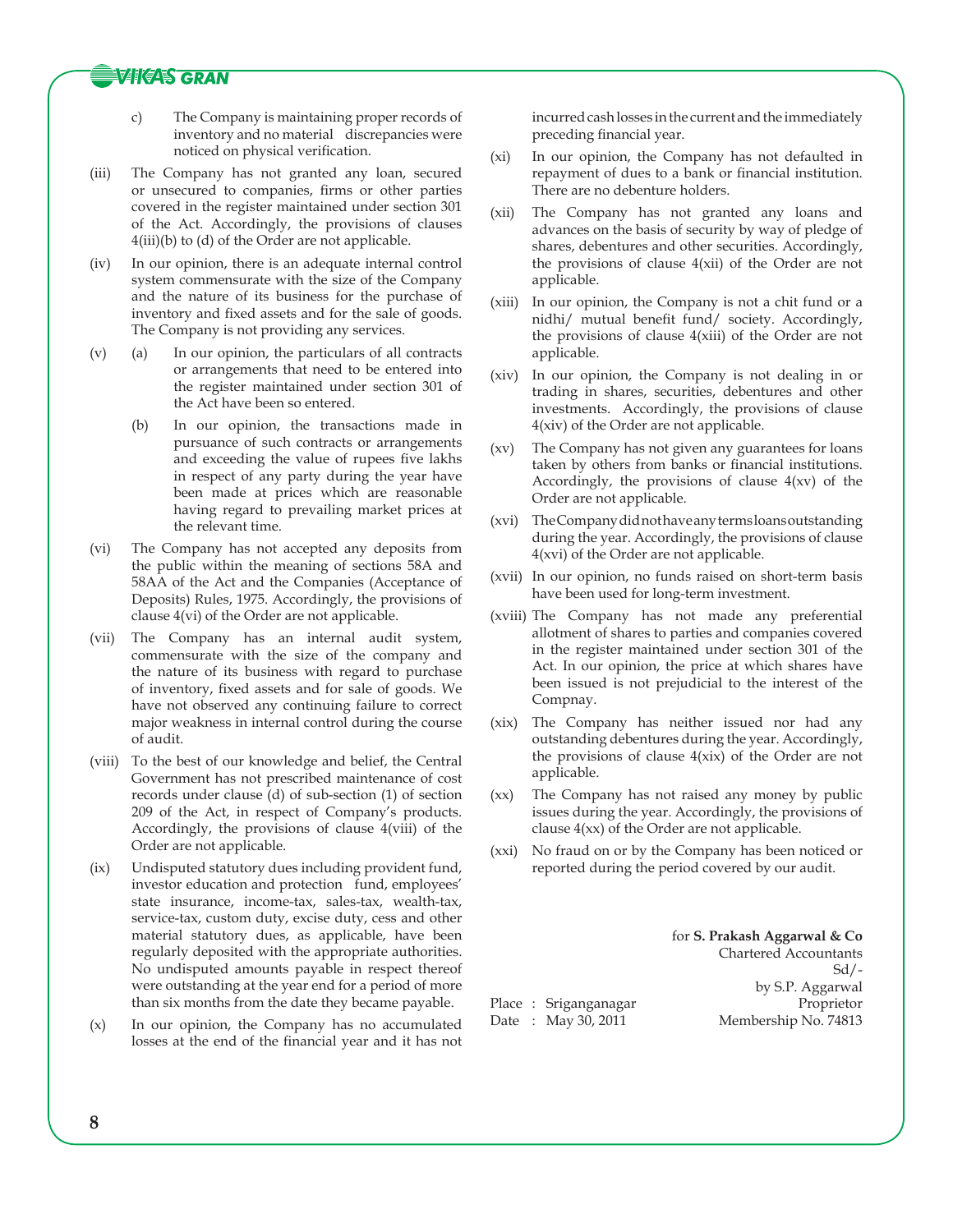

# VIKAS GRANARIES LIMITED Balance Sheet as at March 31, 2011

|                                             | Schedule                  |                 | March 31, 2011 |                 | March 31, 2010 |
|---------------------------------------------|---------------------------|-----------------|----------------|-----------------|----------------|
|                                             |                           |                 | Rs.            |                 | Rs.            |
| <b>SOURCE OF FUNDS</b>                      |                           |                 |                |                 |                |
| Shareholder's Fund:                         |                           |                 | 805,588,281    |                 | 600,502,446    |
| Share capital                               | $\mathbf{1}$              | 181,175,000     |                | 181,175,000     |                |
| Reserves and surplus                        | $\overline{2}$            | 624,413,281     |                | 419,327,446     |                |
| Loan funds:                                 |                           |                 | 1,243,505,808  |                 | 1,202,493,151  |
| Secured loan                                | $\ensuremath{\mathbf{3}}$ | 143,505,808     |                | 102,493,151     |                |
| Unsecured loans                             | $\overline{4}$            | 1,100,000,000   |                | 1,100,000,000   |                |
| Deferred tax liability:                     |                           |                 | 39,421,635     |                 | 25,317,655     |
| Deferred tax liability (net)                | 5                         | 39,421,635      |                | 25,317,655      |                |
| <b>TOTAL:</b>                               |                           |                 | 2,088,515,724  |                 | 1,828,313,252  |
| <b>APPLICATIONS OF FUNDS</b>                |                           |                 |                |                 |                |
| <b>Fixed Assets:</b>                        | 6                         |                 | 1,698,574,683  |                 | 1,559,505,658  |
| Gross block                                 |                           | 1,026,873,007   |                | 1,017,605,121   |                |
| Less: Depreciation                          |                           | (179, 082, 742) |                | (107, 244, 729) |                |
|                                             |                           |                 | 847,790,265    |                 | 910,360,392    |
| Capital work in progress                    |                           |                 | 850,784,418    |                 | 649,145,266    |
| Investments:                                | 7                         |                 | 13,384         |                 | 13,384         |
| <b>Current Assets Loans &amp; Advances:</b> |                           |                 | 389,687,657    |                 | 268,314,210    |
| Inventories                                 | 8                         | 188,421,485     |                | 124,400,522     |                |
| Sundry debtors                              | 9                         | 175,249,471     |                | 125,968,531     |                |
| Cash and bank balances                      | 10                        | 29,000,327      |                | 19,682,095      |                |
| Other current assets                        | 11                        | 1,705,213       |                | 2,545,600       |                |
|                                             |                           | 394,376,495     |                | 272,596,748     |                |
| Less: Current liabilities & Provisions      |                           |                 |                |                 |                |
| Liabilities                                 | 12                        | 4,010,662       |                | 2,580,796       |                |
| Provisions                                  | 12                        | 678,176         |                | 1,701,742       |                |
|                                             |                           |                 | 4,688,838      |                 | 4,282,538      |
| Miscellaneous expenditure                   | 13                        |                 | 240,000        |                 | 480,000        |
| (to the extent not written off)             |                           |                 |                |                 |                |
| <b>TOTAL</b>                                |                           |                 | 2,088,515,724  |                 | 1,828,313,252  |
| Significant accounting policies             | 21                        |                 |                |                 |                |
| Notes to the financial statements           | 22                        |                 |                |                 |                |

The schedules referred to above form an integral part of the financial statements.

|                          |                 | For and on behalf of the board of directors |
|--------------------------|-----------------|---------------------------------------------|
| $Sd/-$                   | $Sd/$ -         | $Sd/-$                                      |
| Bimla Devi Jindal        | B.D. Agarwal    | Sonia Sehgal                                |
| <b>Managing Director</b> | <b>Director</b> | Company Secretary                           |
|                          |                 | For S. Prakash Aggarwal & Co                |

Place : Sri Ganganagar<br>Dated : May 30, 2011

For **S. Prakash Aggarwal & Co** Chartered Accountants

Sd/- ( S.P. Aggarwal ) Membership number: 74813

**9**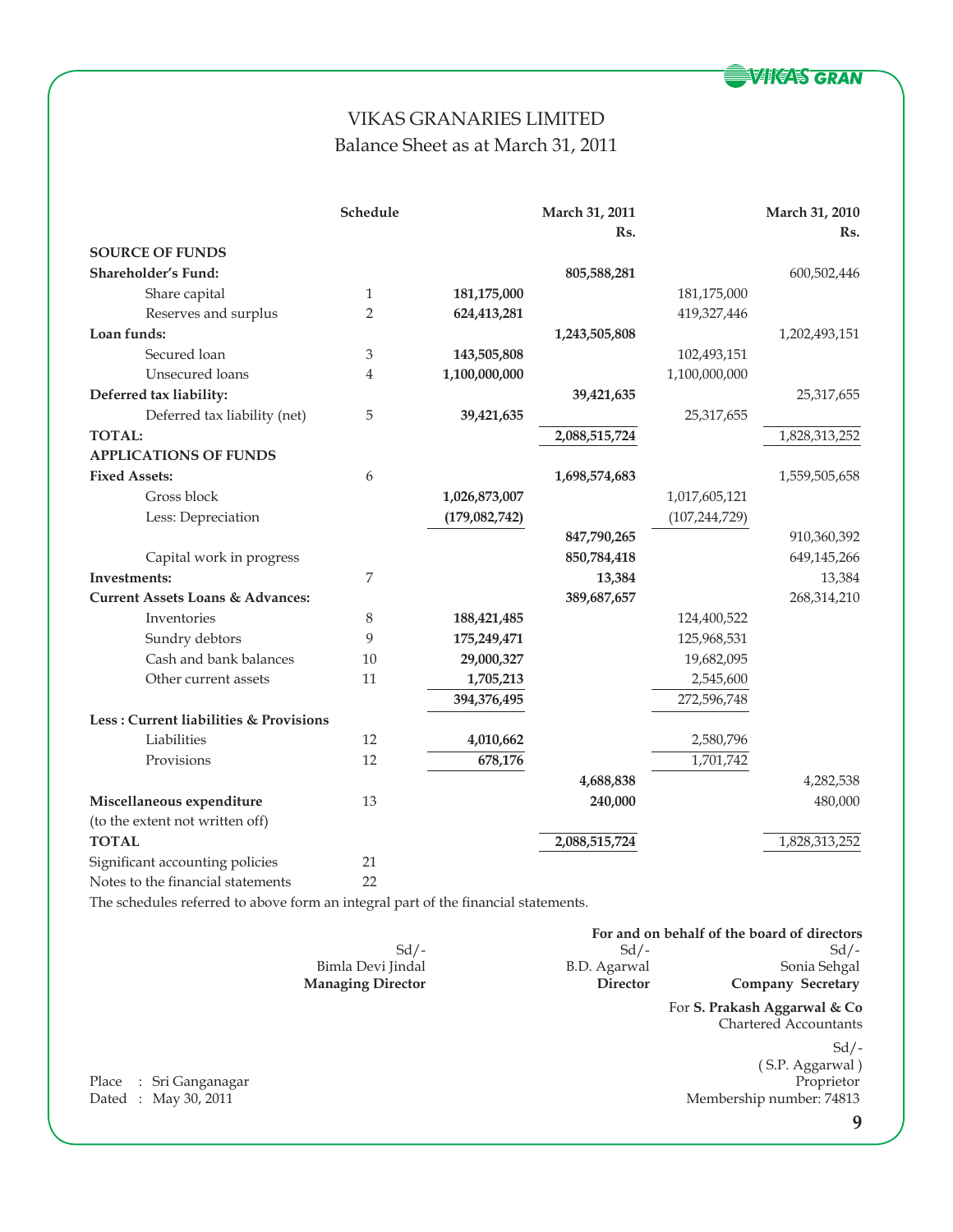

# VIKAS GRANARIES LIMITED Profit and Loss Account for the period ended March 31, 2011

|                                        | Schedule | March 31, 2011 | March 31, 2010 |
|----------------------------------------|----------|----------------|----------------|
|                                        |          | Rs.            | Rs.            |
| <b>INCOME</b>                          |          |                |                |
| Sales                                  | 14       | 1,328,016,717  | 1,159,241,163  |
| Other income                           | 15       |                | 116,805        |
| Increase / (Decrease In Stock)         | 16       | 7,171,013      | 6,170,858      |
|                                        |          | 1,335,187,730  | 1,165,528,826  |
| <b>EXPENDITURE</b>                     |          |                |                |
| Raw material consumed                  | 17       | 872,623,796    | 708,668,420    |
| Manufacturing overheads                | 18       | 54,652,606     | 41,317,885     |
| Administrative expenses                | 19       | 4,557,681      | 2,463,473      |
| Financial charges                      | 20       | 19,726,960     | 11,703,238     |
| Depreciation                           | 6        | 71,838,013     | 71,524,007     |
| Miscellaneous expenses written off     |          | 240,000        | 240,000        |
|                                        |          | 1,023,639,056  | 835,917,023    |
| Net Profit Before Tax                  |          | 311,548,673    | 329,611,803    |
| <b>Provision For Tax</b>               |          |                |                |
| - Current tax                          |          | 90,611,428     | 89,084,691     |
| - MAT Credit                           |          | 1,747,430      |                |
| - Deferred tax                         |          | 14,103,980     | 22,936,081     |
| Net Profit After Tax                   |          | 205,085,836    | 217,591,031    |
| <b>Balance brought forward</b>         |          | 285,497,602    | 67,906,571     |
| <b>Balance carried forward</b>         |          | 490,583,437    | 285,497,602    |
| Earning per share (basic and diluted)  |          | 11.32          | 12.01          |
| <b>Significant accounting policies</b> | 21       |                |                |
| Notes to the financial statements      | 22       |                |                |

|                          |              | For and on behalf of the board of directors |
|--------------------------|--------------|---------------------------------------------|
| $Sd/$ -                  | $Sd/$ -      | Sd/-                                        |
| Bimla Devi Jindal        | B.D. Agarwal | Sonia Sehgal                                |
| <b>Managing Director</b> | Director     | Company Secretary                           |

For **S. Prakash Aggarwal & Co** Chartered Accountants

 $Sd$  /-( S.P. Aggarwal ) Membership number: 74813

**10** Place : Sri Ganganagar<br>Dated : May 30, 2011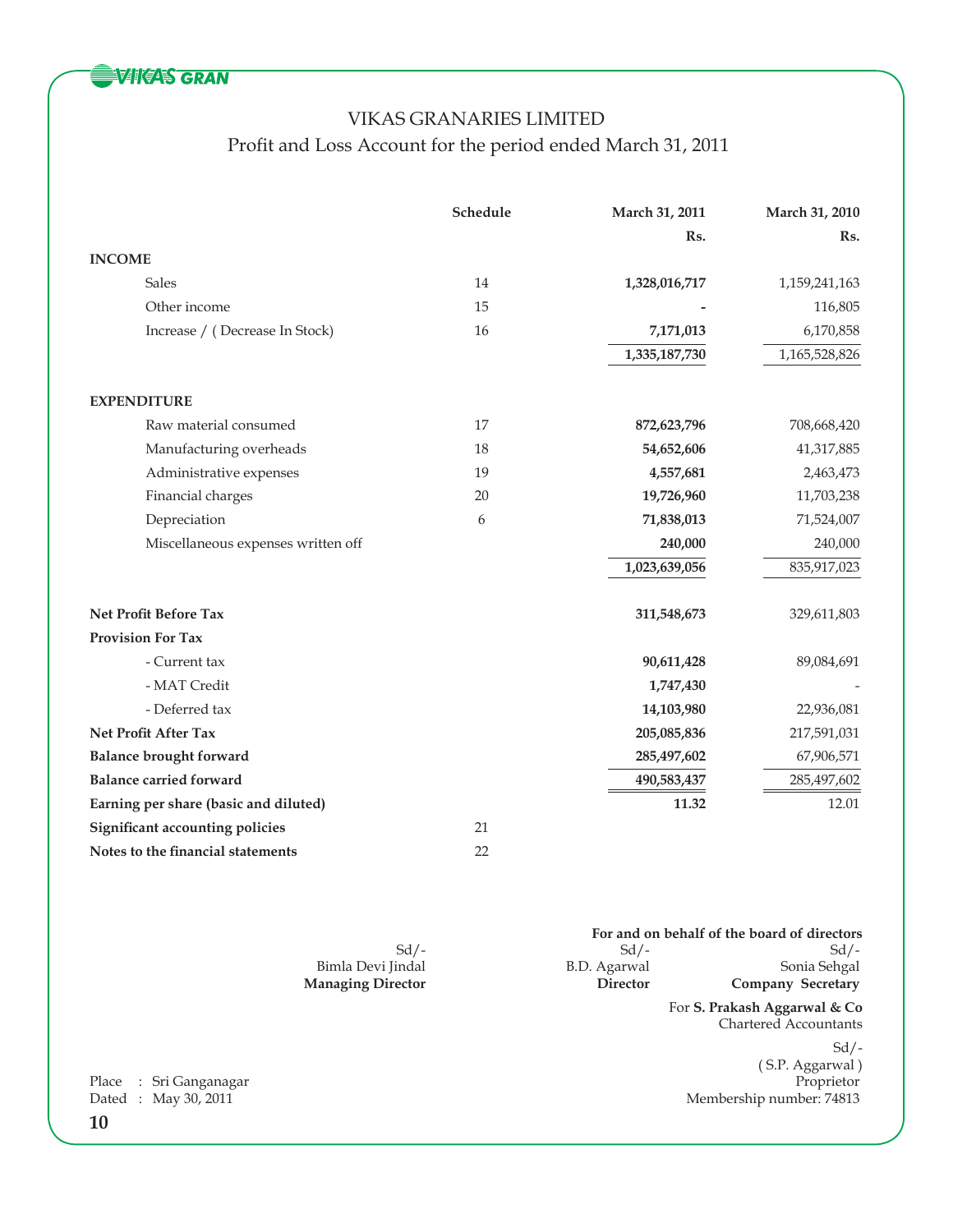

# Schedules forming part of the financial statements as at March 31, 2011

|                                                                       | <b>Current Year</b> | <b>Previous Year</b> |
|-----------------------------------------------------------------------|---------------------|----------------------|
|                                                                       | 2010-11             | 2009-10              |
| <b>SCHEDULE:1</b>                                                     |                     |                      |
| Authorised Capital                                                    |                     |                      |
| 60,000,000 Equity shares of Rs. 10 each                               | 600,000,000         | 600,000,000          |
| Issued, Subscribed & paid up capital                                  |                     |                      |
| 18,117,500 Equity shares of Rs.10 each                                | 181,175,000         | 181,175,000          |
| fully paid up                                                         |                     |                      |
|                                                                       | 181,175,000         | 181,175,000          |
| <b>SCHEDULE:2</b>                                                     |                     |                      |
| Reserves and Surplus                                                  |                     |                      |
| Subsidy                                                               | 179,844             | 179,844              |
| Securities premium                                                    | 133,650,000         | 133,650,000          |
| Profit and loss account                                               | 490,583,437         | 285,497,602          |
|                                                                       | 624,413,281         | 419,327,446          |
| <b>SCHEDULE: 3</b>                                                    |                     |                      |
| Secured loans                                                         |                     |                      |
| - Loan from financial institution                                     | 109,105,581         | 102,493,151          |
| - Loan from bank                                                      | 34,400,227          |                      |
|                                                                       | 143,505,808         | 102,493,151          |
| <b>SCHEDULE: 4</b>                                                    |                     |                      |
| Unsecured loans                                                       |                     |                      |
| - Loan from directors                                                 | 1,100,000,000       | 1,100,000,000        |
|                                                                       | 1,100,000,000       | 1,100,000,000        |
| <b>SCHEDULE: 5</b>                                                    |                     |                      |
| Deferred tax liability (net)                                          | 39,421,635          | 25,317,655           |
|                                                                       | 39,421,635          | 25,317,655           |
| <b>SCHEDULE:7</b>                                                     |                     |                      |
| Investments                                                           |                     |                      |
| National Saving Certificate                                           | 13,384              | 13,384               |
| <b>SCHEDULE:8</b>                                                     | 13,384              | 13,384               |
| Inventories                                                           |                     |                      |
| Finished goods                                                        | 26,883,758          | 19,712,745           |
| Raw material                                                          | 160,304,305         | 104,021,730          |
| Packing materials                                                     | 819,828             | 582,793              |
| Consumables                                                           | 413,594             | 83,254               |
|                                                                       | 188,421,485         | 124,400,522          |
| <b>SCHEDULE: 9</b>                                                    |                     |                      |
| Sundry Debtors: (Unsecured, considered good, unless stated otherwise) |                     |                      |
| Outstanding for a period exceeding six months                         | 938,523             | 938,523              |
| Outstanding less than six months                                      | 174,310,948         | 125,030,008          |
|                                                                       | 175,249,471         | 125,968,531          |
|                                                                       |                     |                      |
|                                                                       |                     | 11                   |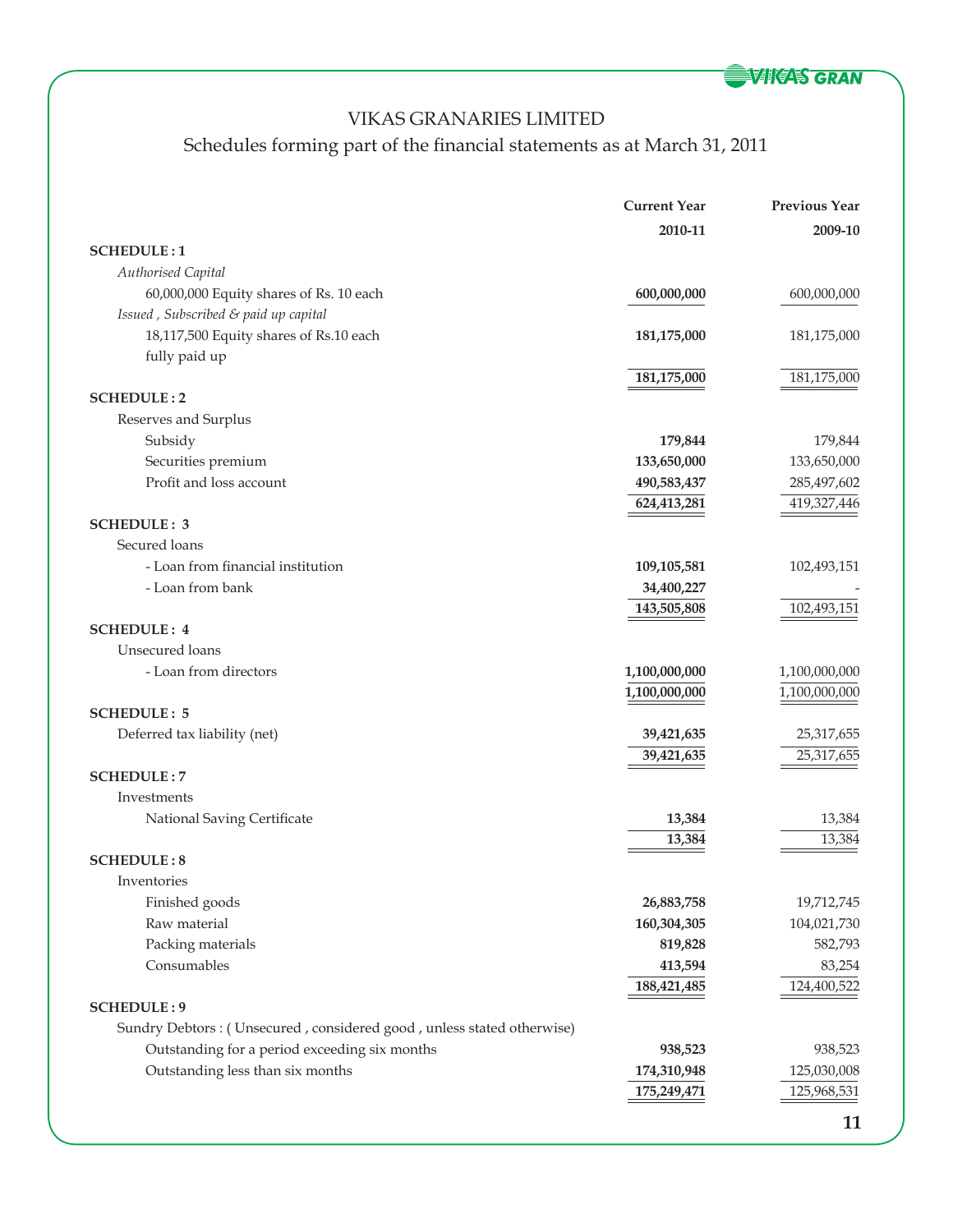Schedules forming part of the financial statements as at March 31, 2011 Schedules forming part of the financial statements as at March 31, 2011 VIKAS GRANARIES LIMITED VIKAS GRANARIES LIMITED

| Particulars       |               | <b>Gross block</b> |        |              |                | Accumulated depreciation |              |                  | Net block   |             |
|-------------------|---------------|--------------------|--------|--------------|----------------|--------------------------|--------------|------------------|-------------|-------------|
|                   | 31.03.2010    | Addition           | Sales/ | 31.03.2011   | $U_{\rm p}$ To | During The               | <b>Sales</b> | Up to 31.03.2011 | As On       | As On       |
|                   |               |                    | Tfd.   |              | 31.03.2010     | Year                     | Гfd.         |                  | 31.03.2010  | 31.03.2011  |
| Vehicles          | 1,884,911     |                    |        | 1,884,911    | 1,505,708      | 179,067                  |              | 1,684,775        | 379,203     | 200,136     |
| Furniture         | 577,668       |                    |        | 577,668      | 484,943        | 36,566                   |              | 521,509          | 92,725      | 56,159      |
| Office Equipment  | 785,748       |                    |        | 785,748      | 375,694        | 37,323                   |              | 413,017          | 410,054     | 372,731     |
| Plant & Machinery | 954,779,124   | 9,742<br>1,989     |        | 956,768,866  | 99,047,151     | 70,924,354               |              | 169,971,505      | 855,731,973 | 786,797,361 |
| Land              | 46,683,897    | ,926<br>3,477,     |        | 50,161,823   |                |                          |              |                  | 46,683,897  | 50,161,823  |
| Office Building   | 246,300       |                    |        | 246,300      | 57,209         | 4,015                    |              | 61,224           | 189,091     | 185,076     |
| Building          | 12,647,473    | 218<br>3,800       |        | 16,447,691   | 5,774,023      | 656,688                  |              | 6,430,712        | 6,873,450   | 0,016,979   |
| Total             | 1,017,605,121 | 886<br>9,267,      |        | ,026,873,007 | 107,244,729    | 71,838,013               |              | 179,082,742      | 910,360,392 | 847,790,265 |

# **WIKAS GRAN**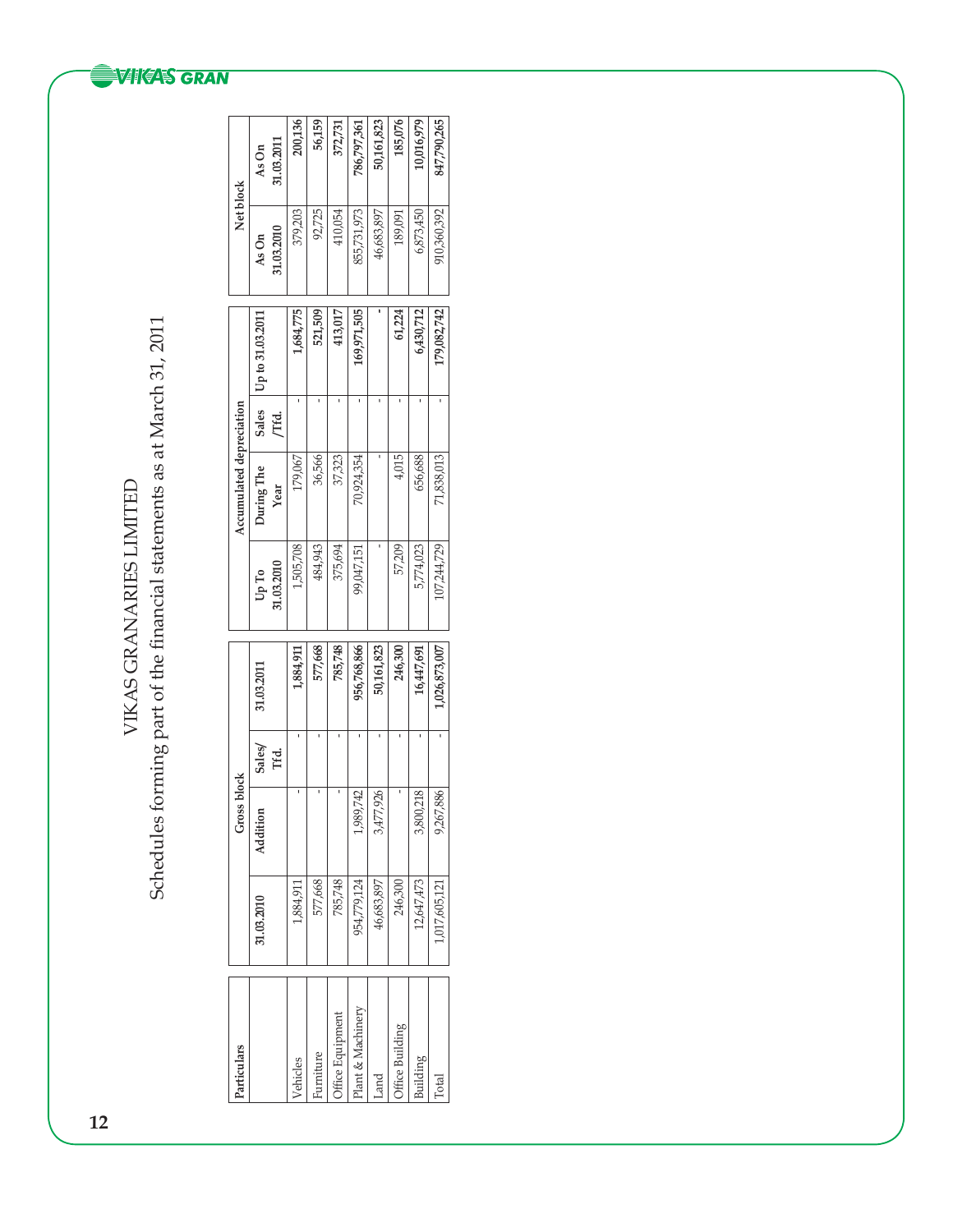**WIKAS GRAN** 

# VIKAS GRANARIES LIMITED

# Schedules forming part of the financial statements as at March 31, 2011

|                                    | <b>Current Year</b> | <b>Previous Year</b> |
|------------------------------------|---------------------|----------------------|
|                                    | 2010-11             | 2009-10              |
| <b>SCHEDULE: 10</b>                |                     |                      |
| Cash and Bank Balances             |                     |                      |
| Cash in hand                       | 144,539             | 203,076              |
| Foreign exchange in hand           |                     | 131,400              |
| Bank balance in current accounts   | 28,855,788          | 19,347,619           |
|                                    | 29,000,327          | 19,682,095           |
|                                    |                     |                      |
| <b>SCHEDULE: 11</b>                |                     |                      |
| <b>Current Assets</b>              |                     |                      |
| <b>MAT</b> Credit                  |                     | 1,747,430            |
| Income tax refundable              | 426,234             | 37,662               |
| Excise duty refundable             | 271,349             |                      |
| Other current assets               | 249,330             | 2,208                |
| Security With GSEB                 | 758,300             | 758,300              |
|                                    | 1,705,213           | 2,545,600            |
| <b>SCHEDULE: 12</b>                |                     |                      |
| <b>Current Liabilities</b>         |                     |                      |
| Sundry creditors                   | 3,641,330           | 2,174,949            |
| Tax deducted at source             | 10,052              | 35,981               |
| Provision for Income Tax           |                     | 1,584,691            |
| Provision for expenses             | 678,176             | 117,051              |
| Salary payable                     | 359,280             | 369,866              |
|                                    | 4,688,838           | 4,282,538            |
|                                    |                     |                      |
| <b>SCHEDULE: 13</b>                |                     |                      |
| Miscellaneous expenditure          |                     |                      |
| Fee paid to registrar of companies | 240,000             | 480,000              |
|                                    | 240,000             | 480,000              |
| <b>SCHEDULE: 14</b>                |                     |                      |
| Sales                              |                     |                      |
|                                    |                     |                      |
| Guar Gum Powder & Splits           | 1,328,016,717       | 1,159,241,163        |
|                                    | 1,328,016,717       | 1,159,241,163        |
| <b>SCHEDULE: 15</b>                |                     |                      |
| Other Income                       |                     |                      |
| Scrap sales                        |                     | 116,805              |
|                                    |                     | 116,805              |
|                                    |                     |                      |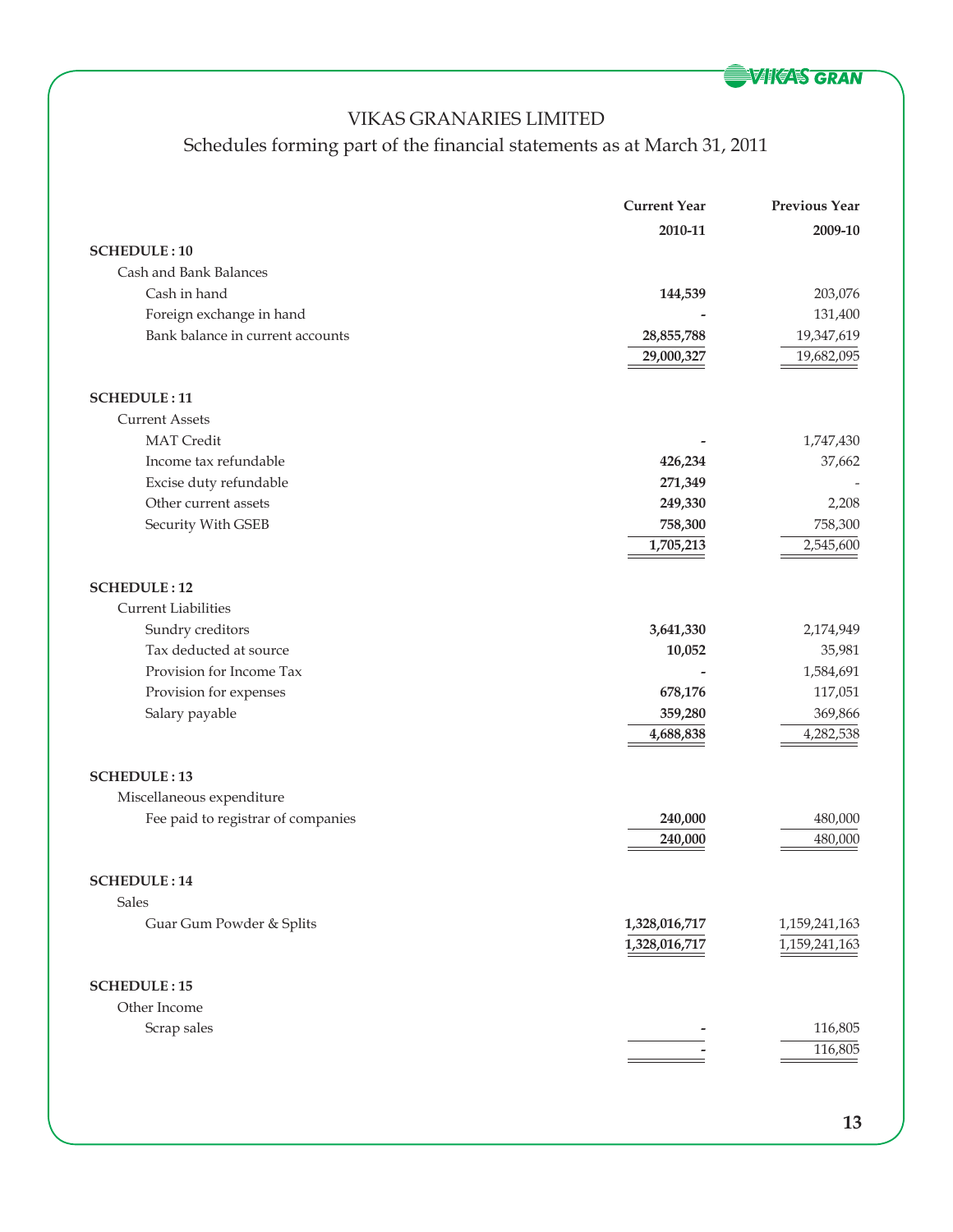**WIKAS GRAN** 

## VIKAS GRANARIES LIMITED

Schedules forming part of the financial statements as at March 31, 2011

|                                       | <b>Current Year</b> | <b>Previous Year</b> |
|---------------------------------------|---------------------|----------------------|
|                                       | 2010-11             | 2009-10              |
| <b>SCHEDULE: 16</b>                   |                     |                      |
| Increase / Decrease in stock          |                     |                      |
| Closing stock of finished goods       | 26,883,758          | 19,712,745           |
| Less: Opening stock of finished goods | (19,712,745)        | (13,541,887)         |
|                                       | 7,171,013           | 6,170,858            |
| <b>SCHEDULE: 17</b>                   |                     |                      |
| Raw Material Consumed                 |                     |                      |
| Opening stock of raw material         | 104,021,730         | 34,652,418           |
| Raw material purchase                 | 928,906,371         | 778,037,732          |
| Less: Closing stock                   | (160, 304, 305)     | (104, 021, 730)      |
|                                       | 872,623,796         | 708,668,420          |
| <b>SCHEDULE: 18</b>                   |                     |                      |
| Manufacturing overheads               |                     |                      |
| Chemicals                             | 516,921             | 334,950              |
| Contribution to provident fund        | 22,118              | 17,028               |
| Freight Inward & Outward              | 17,047,596          | 13,878,378           |
| Grading & Sorting expenses            | 5,853,830           | 3,671,268            |
| Packing Material                      | 4,231,604           | 2,880,687            |
| Power & Fuel                          | 21,913,047          | 17,419,612           |
| Repair & Maintenance                  | 474,594             | 339,035              |
| Stores & Spares Consumed              | 523,506             | 109,970              |
| Wages, Salaries & allowances          | 4,069,390           | 2,666,957            |
|                                       | 54,652,606          | 41,317,885           |
| <b>SCHEDULE: 19</b>                   |                     |                      |
| Administrative expenses               |                     |                      |
| Advertisement expenses                | 173,514             | 176,919              |
| Corporate expenses                    | 2,372,545           | 1,075,870            |
| Insurance expenses                    | 421,697             | 128,726              |
| Legal & Professional Charges          | 52,520              | 110,605              |
| Motor Car expenses                    | 119,935             | 231,690              |
| <b>Handling Charges</b>               | 433,786             | 76,854               |
| Laboratory expenses                   | 88,661              | 74,256               |
| Office expenses                       | 250,119             | 218,796              |
| Rates & Taxes                         | 106,265             | 12,080               |
| Remuneration to Auditors              | 50,000              | 50,000               |
| Telephone, Postage & Stationary       | 238,937             | 172,159              |
| Travelling expenses                   | 175,282             | 69,278               |
| Vehicle running expenses              | 74,420              | 66,240               |
|                                       | 4,557,681           | 2,463,473            |
| <b>SCHEDULE: 20</b>                   |                     |                      |
| <b>Financial Charges</b>              |                     |                      |
| <b>Bank Charges</b>                   | 735,858             | 1,344,430            |
| Interest                              | 18,991,102          | 10,358,807           |
|                                       | 19,726,960          | 11,703,238           |
|                                       |                     |                      |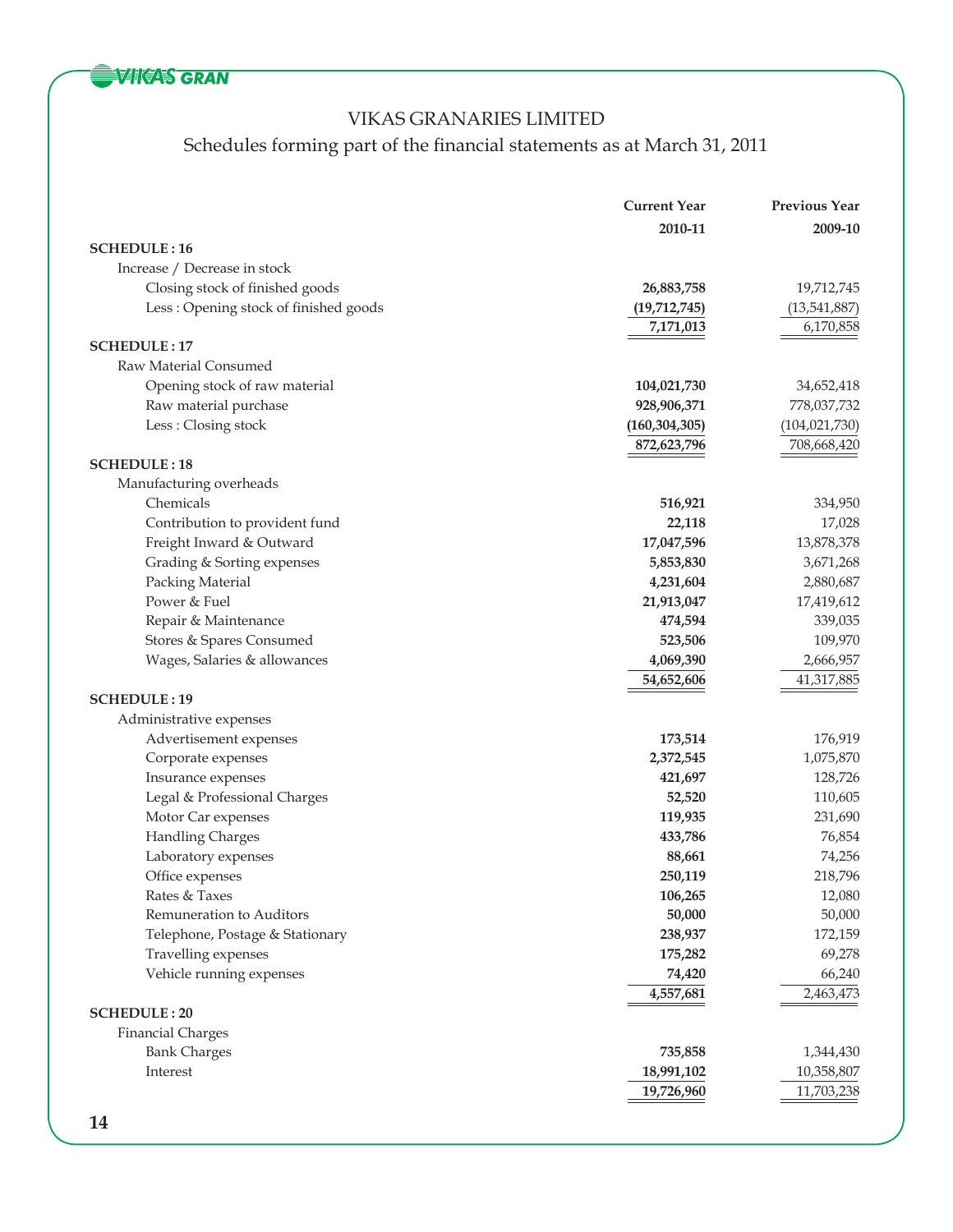

## **Schedules forming part of the financial statements as at March 31, 2011**

### **Schedule: 21**

### **Significant accounting policies**

## **1) Basis of preparation of financial statements**

 The financial statements of Vikas Granaries Limited ("the Company") have been prepared to comply with the Accounting Standards referred to in the Companies (Accounting standards) Rule 2006 issued by the Central Government in exercise of the power conferred under sub-section (I) (a) of section 642 and the relevant provisions of the Companies Act, 1956 (the 'Act'). The financial statements have been prepared under the historical cost convention on accrual basis.

### **2) Use of estimates**

 In preparing the Company's financial statements in conformity with the accounting principles generally accepted in India, management is required to make estimates and assumptions that affect the reported amounts of assets and liabilities and the disclosure of contingent liabilities at the date of the financial statements and reported amounts of revenues and expenses during the reporting period; actual results could differ from those estimates. Any revision to accounting estimates is recognized prospectively in the current and future periods

### **3) Fixed Assets**

- i. Fixed Assets are stated at cost less accumulated depreciation and impairment losses if any.
- ii. Cost comprises the purchase price and any attributable costs of bringing the asset to its working condition for its intended use.
- iii. When an asset is scrapped or otherwise disposed off, the cost and related depreciation are removed from the books of account and resultant profit (including capital profit) or loss, if any, is reflected in the Profit and Loss account.
- iv. Self fabricated fixed assets include material cost and appropriate share of attributable expenses.

### **4) Depreciation:**

 Depreciation on all assets of the company has been provided on straight line basis at the rates specified in Schedule XIV to the Act.

## **5) Employee benefits:**

### *i. Provident fund*

 The Company makes contribution to statutory provident fund in accordance with Employees' Provident Fund and Miscellaneous Provisions Act, 1952. The plan is a defined contribution plan and contribution paid or payable is recognized as an expense in the period in which services are rendered by the employee.

*ii. Other short term benefits*

 Expenses in respect of other short term benefits including performance bonus is recognized on the basis of amount paid or payable for the period during which services are rendered by the employee.

### **6) Taxation**

Tax expense comprises current taxes, deferred taxes and fringe benefit taxes.

 Provision for current taxation is ascertained on the basis of the assessable profits computed in accordance with the provisions of the Income-tax Act, 1961.

 Deferred income taxes reflects the impact of current year timing differences between taxable income and accounting income for the year and reversal of timing differences of earlier years. Deferred tax is measured based on the tax rates and the tax laws enacted or substantively enacted at the balance sheet date. Deferred tax assets relating to timing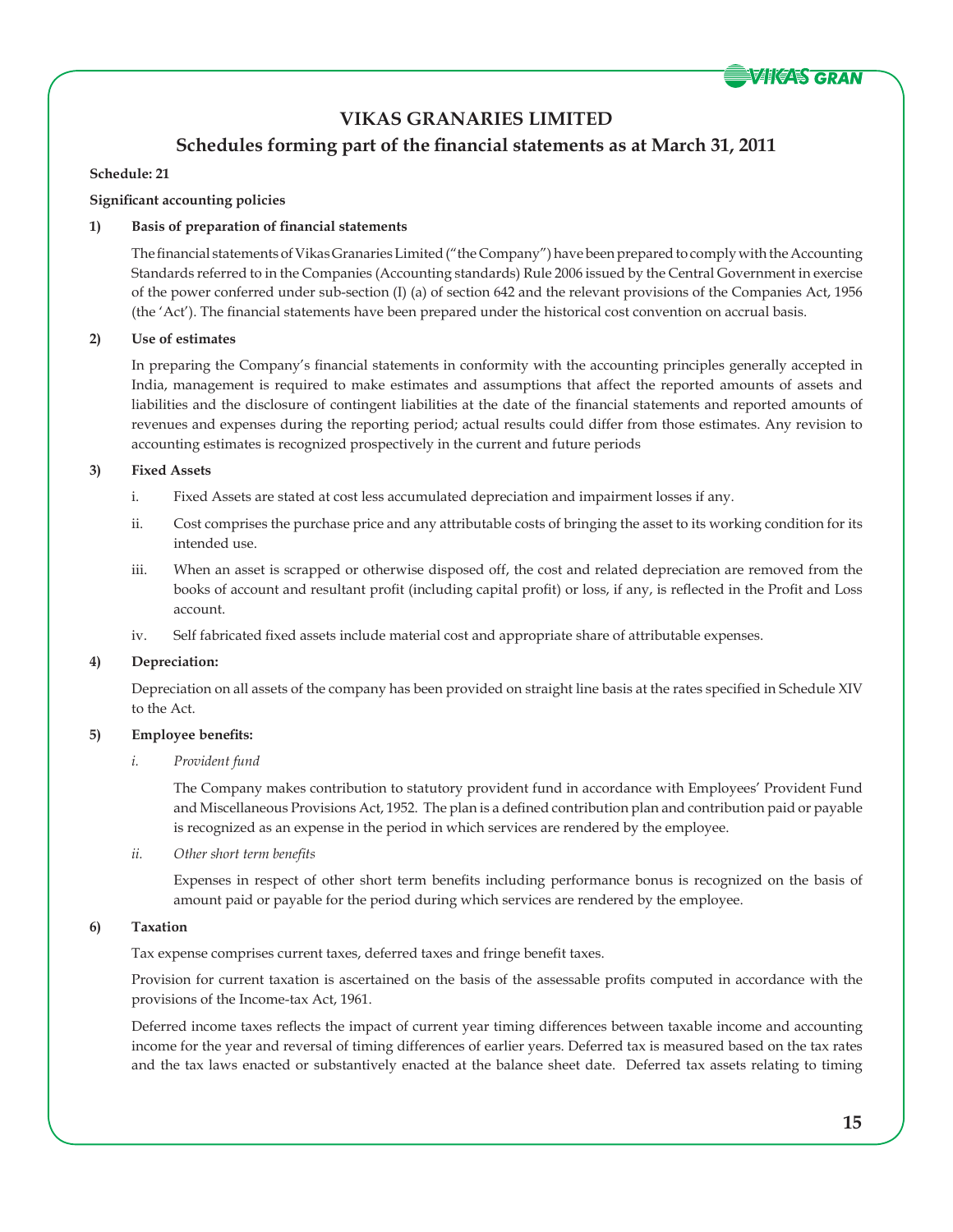## **VIKAS GRAN**

differences are recognized only to the extent that there is reasonable certainty that sufficient future taxable income will be available against which such deferred tax assets can be realized.

### **7) Contingent liabilities and provisions**

 Depending upon the facts of each case and after due evaluation of legal aspects, claims against the Company not acknowledged as debts are treated as contingent liabilities. The Company makes a provision when there is a present obligation as a result of a past event where the outflow of economic resources is probable and a reliable estimate of the amount of obligation can be made. Possible future or present obligations that may but will probably not require outflow of resources or where the same cannot be reliably estimated, has been made as a contingent libility in the fianacial statements.

### **8) Earnings per share**

 Basic earning per share is calculated by dividing the net profit or loss for the period attributable to equity shareholders by the weighted average number of equity shares outstanding during the period. The weighted average number of equity shares outstanding during the period is adjusted for events of bonus issue and share split.

### **9) Revenue recognition**

 Revenue is recognized to the extent that it is probable that the economic benefits will flow to the Company and the revenue can be reliably measured.

### **Sale of goods**

 Revenue from sale of goods is recognized when the significant risks and rewards of ownership of the goods are transferred to the customer. In case of export sales, revenue is recognized after shipment.

### **Interest**

 Revenue is recognised on a time proportion basis taking into account the amount outstanding and the applicable rate of interest.

### 10) Inventories

Inventories are valued as follows:

| packaging materials                 | Raw materials, stores and spares and Lower of cost and net realizable value. Cost is determined on a weighted<br>average basis. Lower of cost and net realizable value. Cost is determined on<br>a weighted average basis |
|-------------------------------------|---------------------------------------------------------------------------------------------------------------------------------------------------------------------------------------------------------------------------|
| Work in progress and finished goods | Lower of cost and net realizable value. Cost includes direct materials and<br>labour and a proportion of manufacturing overheads based on normal<br>operating capacity. Cost of finished goods includes excise duty.      |

Net realizable value is the estimated selling price in the ordinary course of business, less estimated costs of completion and to make the sale.

### **11) Impairment of assets**

 The Company assesses at each balance sheet date whether there is any indication that an asset may be impaired. If any such indication exists, the Company estimates the recoverable amount of the asset. If such recoverable amount of the asset or the recoverable amount of the cash generating unit to which the asset belongs is less than its carrying amount, the carrying amount is reduced to its recoverable amount. The reduction is treated as an impairment loss and is recognised in the profit and loss account. If at the balance sheet date there is an indication that if a previously assessed impairment loss no longer exists, the recoverable amount is reassessed and the asset is reflected at the recoverable amount subject to a maximum of depreciated historical cost.

### **12) Miscellaneous expenditure**

Fee paid to Registrar of companies for the increase in authorized capital will be amortized over a period of five years.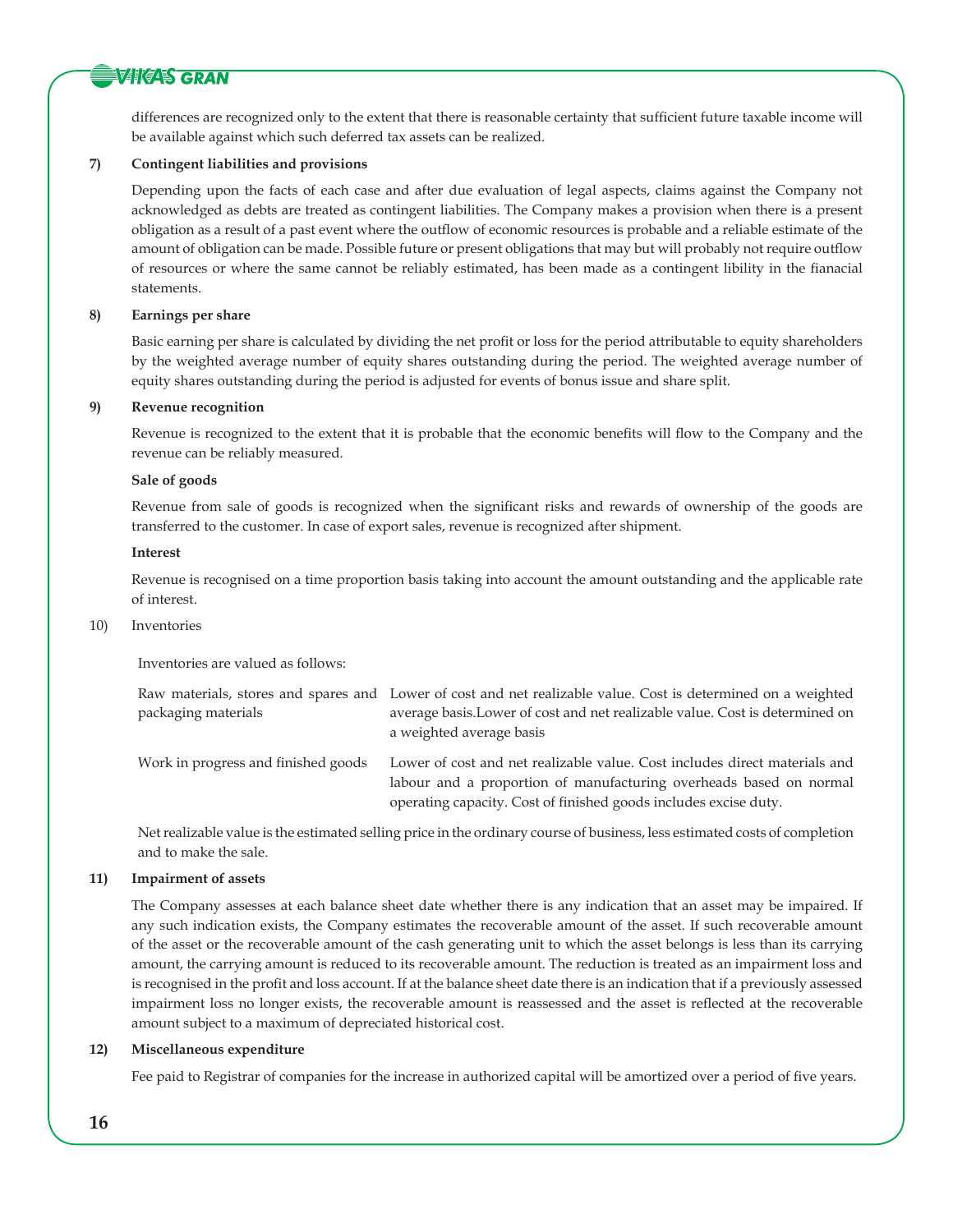

## **Schedules forming part of the financial statements as at March 31, 2011**

### **Schedule: 22**

## **Notes to the financial statements**

- 1. Vikas Granaries Limited was incorporated in the year 1994. The shares of the Company were listed on Bombay Stock Exchange Limited ("the stock exchange") and other stock exchanges in India in 1996. The Company is an agro based industry manufacturer of Guar Gum Powder and its derivatives.
- 2. The Company is engaged in the business of manufacturing of guar gum and its derivatives which as per Accounting Standard 17 on "Segment Reporting" is considered to be the only reportable business segment.
- 3. Information pursuant to paragraph 3, 4C & 4D of part II of Schedule VI of the Companies Act, 1956.

## **(a) Licensed capacity and installed capacity:**

| <b>Ouantitative details</b>               | March 31, 2011      | <b>March 31, 2010</b> |
|-------------------------------------------|---------------------|-----------------------|
|                                           | <b>Metric tones</b> | <b>Metric tones</b>   |
|                                           | per annum           | per annum             |
| Licensed and installed capacity per annum | 20,000              | 20,000                |
| - Guar Gum Powder                         |                     |                       |

1. As certified by management and relied upon by the Auditors, being a technical matter.

## (b) Particulars of raw material consumed, sales and stock of finished goods

| Quantitative details                                        | March 31, 2011    |                         | March 31, 2010    |                         |
|-------------------------------------------------------------|-------------------|-------------------------|-------------------|-------------------------|
|                                                             | Quantity in<br>MT | Amount<br>(Rs. In lacs) | Quantity in<br>MT | Amount<br>(Rs. In lacs) |
| Raw material consumed                                       |                   |                         |                   |                         |
| - Guar split and others                                     | 15,964.36         | 8,606.12                | 16,144.60         | 7,086.68                |
| <b>Finished Goods (Guar Gum</b><br>Powder/Refined Guar Gum) |                   |                         |                   |                         |
| Opening stock                                               | 423.93            | 197.13                  | 300.29            | 135.42                  |
| Production/Purchase                                         | 16,129.26         |                         | 16,144.60         |                         |
| <b>Sales</b>                                                | 16,084.90         | 13,280.17               | 16,020.96         | 11,592.41               |
| Closing stock                                               | 468.29            | 268.84                  | 423.93            | 197.13                  |

## (c) Net value of imported and indigenous material consumed and percentage thereof:

|               |                        | March 31, 2011           |               | March 31, 2010           |               |
|---------------|------------------------|--------------------------|---------------|--------------------------|---------------|
|               |                        | Percentage               | Value         | Percentage               | Value         |
|               |                        |                          | (Rs. In lacs) |                          | (Rs. In lacs) |
| $\mathbf{i})$ | Raw material           |                          |               |                          |               |
|               | Indigenous             | 100%                     | 8,606.12      | 100%                     | 7,086.68      |
| $\rm ii)$     | Stores and spare parts |                          |               |                          |               |
|               | Indigenous             | 100%                     | 5.24          | 100%                     | 1.17          |
|               | Imported               | $\overline{\phantom{0}}$ | -             | $\overline{\phantom{a}}$ |               |

4. Information required as per the Micro, Small and Medium Enterprises Development Act, 2006

 The Company has requested its vendors to confirm their status under Micro, Small and Medium Enterprises Development Act, 2006. Based on the confirmations received, there are no amounts due to any micro or small enterprise under the MSMED Act, 2006.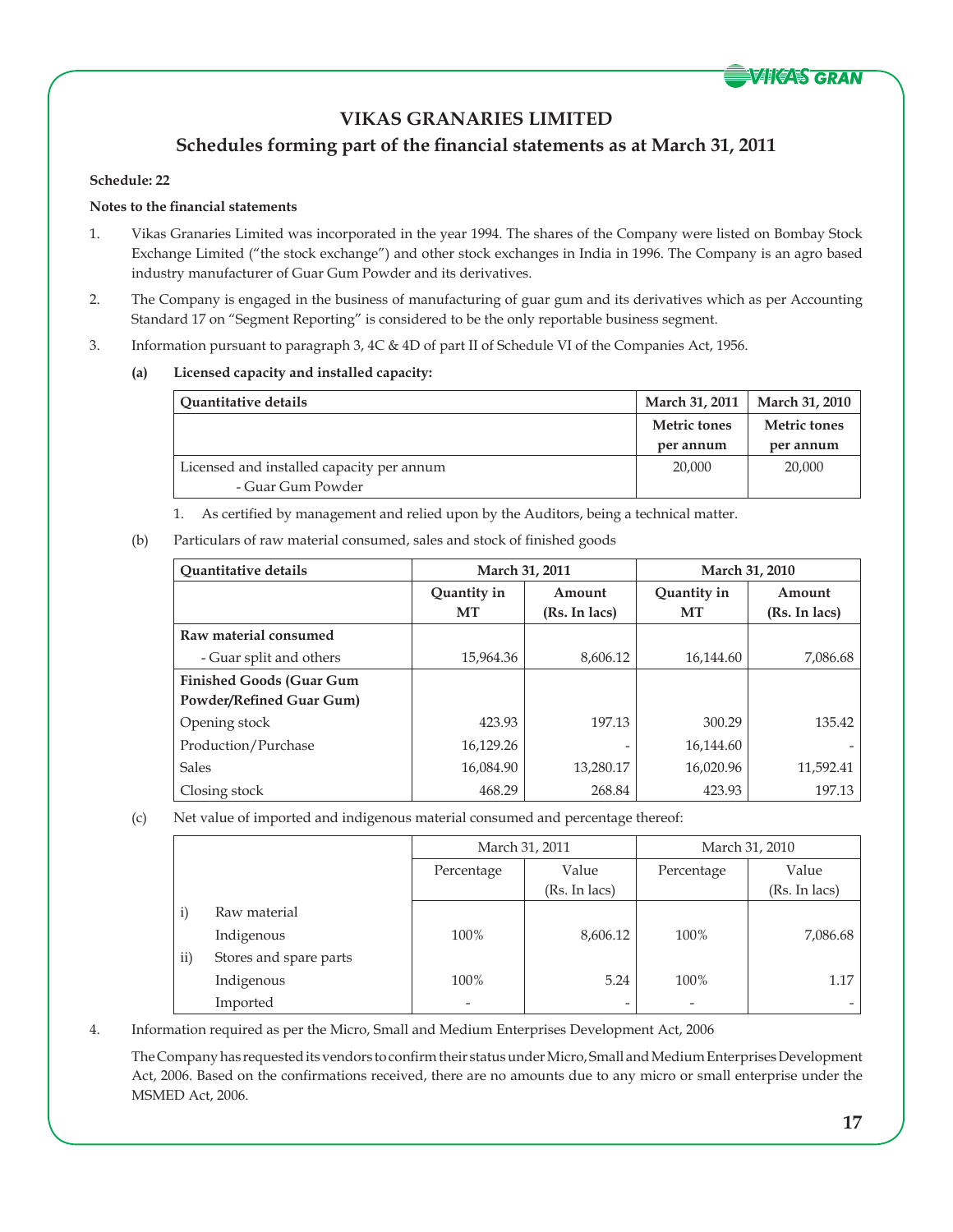## **SVIKAS GRAN**

## **5. Commitments and contingent liabilities**

### **Firm capital commitments**

 Estimated amount of contracts remaining to be executed on capital account Rs 12.09 lacs (Previous year Rs. 117.54 lacs).

6. Previous year figures have been regrouped or recast wherever necessary to make them comparable with those of the current year.

 $Sd$ - Sd/- Sd/- Sd/- Sd/-Bimla Devi Jindal B.D. Agarwal Sonia Sehgal Sonia Sehgal Managing Director Director Company Secretary **Company Secretary** 

Place : Sri Ganganagar Dated : May 30, 2011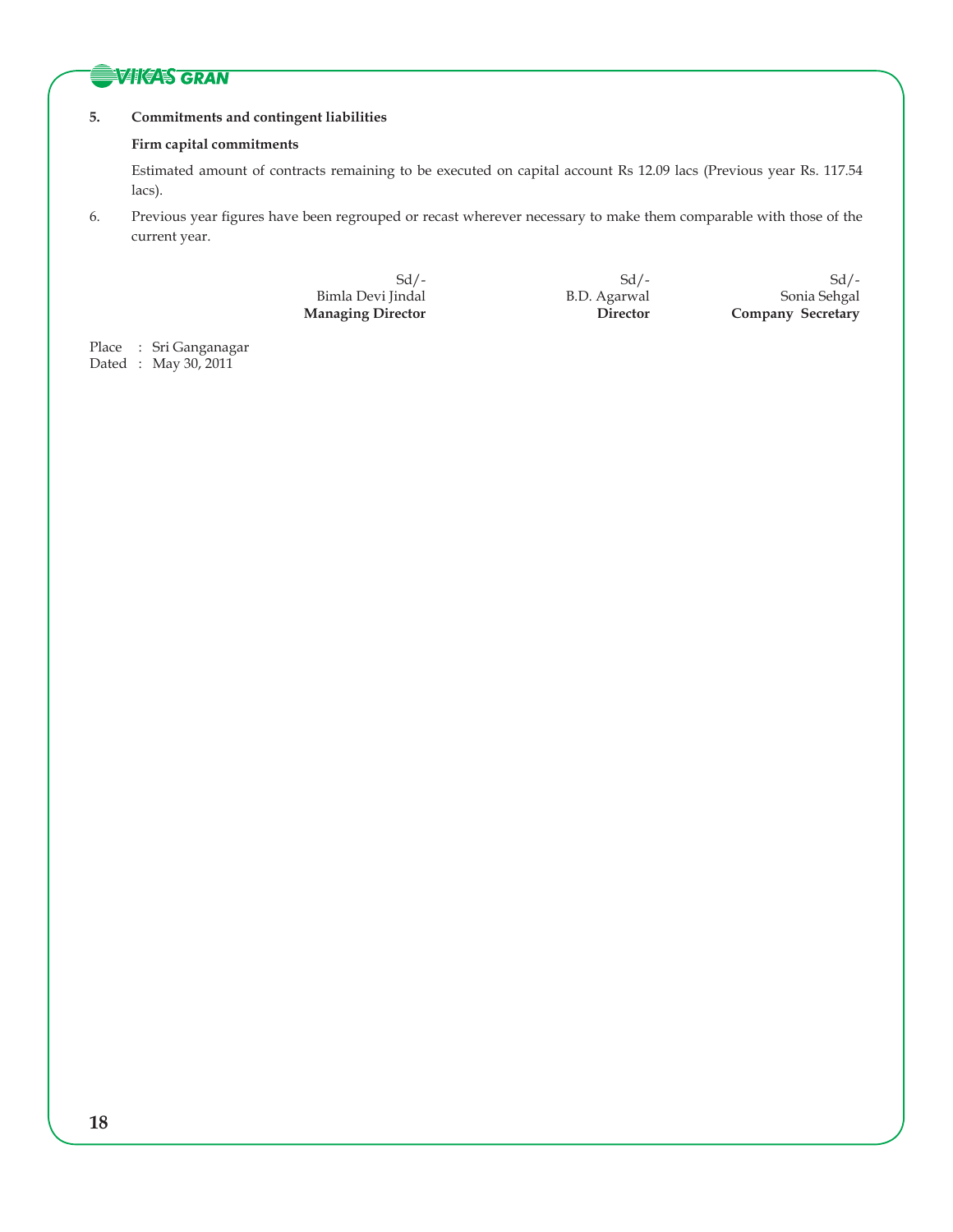

## VIKAS GRANARIES LIMITED CASH FLOW STATEMENT FOR YEAR ENDED 31st MARCH, 2011

|               | Schedule                                                                     |                | <b>Year Ended</b><br>March 31, 2011<br>Rs. |                | <b>Year Ended</b><br>March 31, 2010<br>Rs.  |
|---------------|------------------------------------------------------------------------------|----------------|--------------------------------------------|----------------|---------------------------------------------|
| A)            | CASH FLOW FROM OPERATING ACTIVITIES                                          |                |                                            |                |                                             |
|               | Net Profit before tax & extra ordinary adjustments<br>Adjustment for:        |                | 311,548,673                                |                | 329,611,803                                 |
|               | Depreciation                                                                 | 71,838,013     |                                            | 71,524,007     |                                             |
|               | Miscellaneous expenses written off                                           | 240,000        |                                            | 240,000        |                                             |
|               | <b>Interest Paid</b>                                                         | 19,726,960     |                                            | 11,703,238     |                                             |
|               |                                                                              |                | 91,804,973                                 |                | 83,467,245                                  |
|               | Operating profit before working capital changes<br>Adjustment for:           |                | 403,353,646                                |                | 413,079,048                                 |
|               | Trade and other receivables                                                  | (49, 280, 940) |                                            | (80,044,345)   |                                             |
|               | Inventories                                                                  | (64,020,963)   |                                            | (75, 701, 895) |                                             |
|               | Trade Payable                                                                | 406,300        |                                            | (33, 151, 188) |                                             |
|               | <b>Other Current Assets</b>                                                  | 840,387        |                                            | 81,592         |                                             |
|               |                                                                              |                | (112,055,216)                              |                | (188, 815, 836)                             |
|               | Cash generated from operations                                               |                | 291,298,430                                |                | 224, 263, 212                               |
|               | Income tax                                                                   |                | (92, 358, 858)                             |                | (89,084,691)                                |
|               | Fringe benefit tax                                                           |                |                                            |                |                                             |
|               | Cash Flow before extra-ordinary adjustments                                  |                | 198,939,572                                |                | 135,178,521                                 |
|               | Extra ordinary items                                                         |                |                                            |                |                                             |
|               | NET CASH OPERATING ACTIVITIES                                                |                | 198,939,572                                |                | 135,178,521                                 |
| B)            | CASH FLOW FROM INVESTING ACTIVITIES                                          |                |                                            |                |                                             |
|               | Purchase of Fixed Assets                                                     |                | (210, 907, 038)                            |                | (217, 321, 256)                             |
|               | Miscellaneous expenditure not written off                                    |                |                                            |                |                                             |
|               | NET CASH USED IN INVESTING ACTIVITIES                                        |                | (210, 907, 038)                            |                | (217, 321, 256)                             |
|               |                                                                              |                |                                            |                |                                             |
| $\mathcal{C}$ | <b>CASH FLOW FROM FINANCING ACTIVITIES:</b>                                  |                |                                            |                |                                             |
|               | Increase in working capital loans                                            |                | 41,012,657                                 |                | 102,493,151                                 |
|               | Interest paid                                                                |                | (19,726,960)                               |                | (11,703,238)                                |
|               | NET CASH USED IN FINANCING ACTIVITES<br>NET INCREASE IN CASH AND EQUIVALENTS |                | 21,285,697<br>9,318,231                    |                | 90,789,913<br>8,647,178                     |
|               | CASH AND CASH EQUIVALENTS AS AT 31ST MARCH                                   |                | 19,682,095                                 |                | 11,034,917                                  |
|               | (Opening Balance)                                                            |                |                                            |                |                                             |
|               | CASH AND CASH EQUIVALENTS AS AT 31ST MARCH<br>(Closing Balance)              |                | 29,000,327                                 |                | 19,682,095                                  |
|               |                                                                              |                | 9,318,231                                  |                | 8,647,178                                   |
|               |                                                                              |                |                                            |                |                                             |
|               |                                                                              |                |                                            |                | For and on behalf of the board of directors |
|               | $Sd$ /-                                                                      |                | $Sd$ /-                                    |                | $Sd$ /-                                     |

Bimla Devi Jindal B.D. Agarwal Sonia Sehgal Sonia Sehgal Managing Director Director Company Secretary

For **S. Prakash Aggarwal & Co** Chartered Accountants

**Company Secretary** 

 $Sd$  /-( S.P. Aggarwal ) Membership number: 74813

Place : Sri Ganganagar<br>Dated : 30th May, 2011